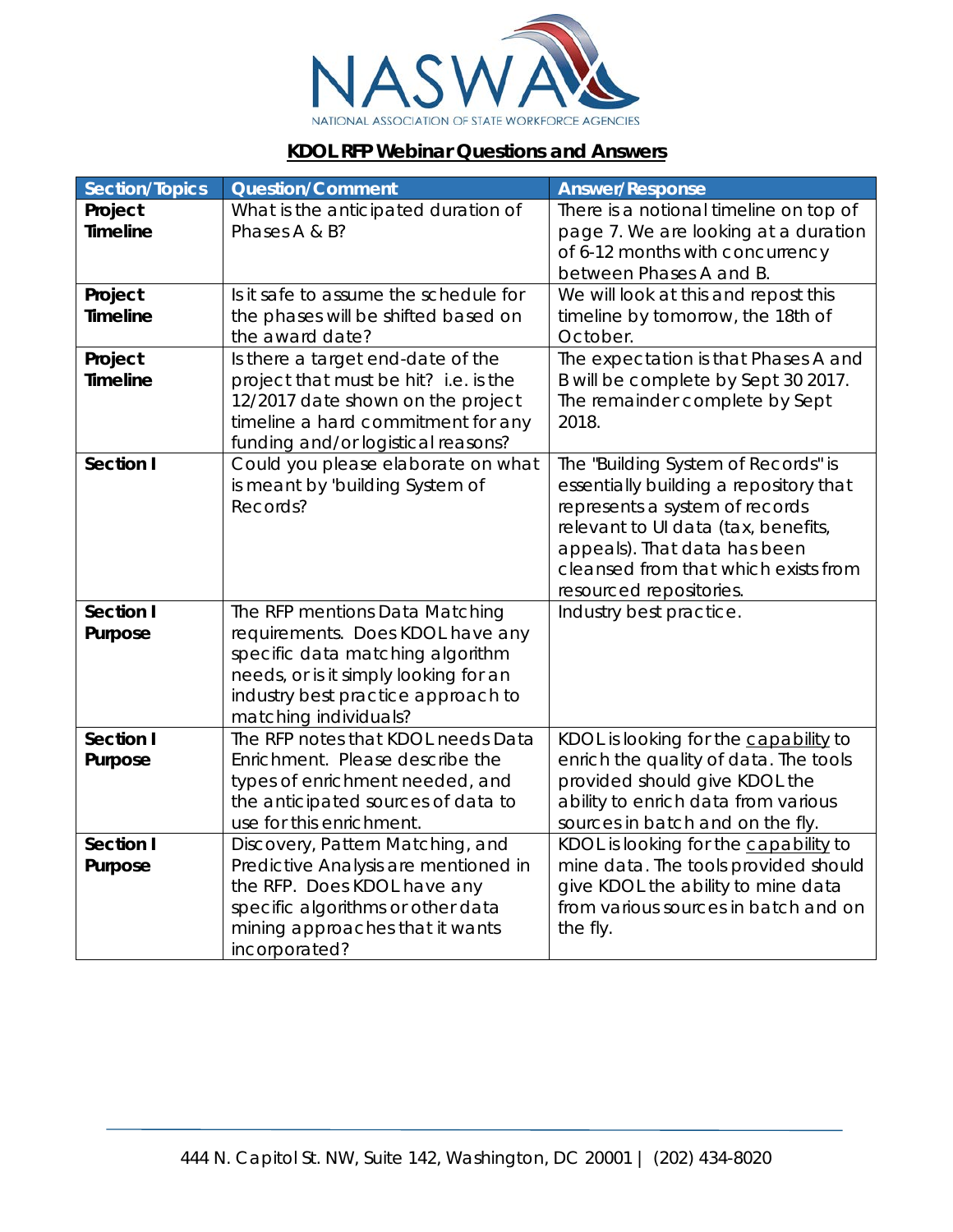

| <b>Section/Topics</b>         | <b>Question/Comment</b>                                                                                                                                                                                                                                             | <b>Answer/Response</b>                                                                                                                                                                                                                                                                                                                                                                                                                                                           |
|-------------------------------|---------------------------------------------------------------------------------------------------------------------------------------------------------------------------------------------------------------------------------------------------------------------|----------------------------------------------------------------------------------------------------------------------------------------------------------------------------------------------------------------------------------------------------------------------------------------------------------------------------------------------------------------------------------------------------------------------------------------------------------------------------------|
| Section I<br>Purpose          | The RFP mentions that the data store<br>may be either a Data Warehouse<br>(DW), an Operational Data Store<br>(ODS), or some other repository.<br>Does KDOL have a preference<br>toward one option or another?                                                       | KDOL expects the vendor to analyze<br>KDOL's environment, data sources,<br>data uses, and all other factors that<br>impact the selection of the best data<br>storage, to access technologies and<br>to recommend a solution. The core<br>data store will be used as basis for<br>application modernization. A<br>reporting data store will be used for<br>reporting and should minimize<br>impact to production.                                                                 |
| Section I<br>Purpose          | What are the data enrichment<br>services and subscriptions that KDOL<br>is currently using, and what are the<br>services it aims to additionally use as<br>part of this effort? Please list for all<br>entities.                                                    | KDOL does not have any data<br>enrichment services. KDOL is looking<br>for the capability to enrich data. The<br>tools provided should give KDOL the<br>ability to enrich data from various<br>sources in batch and on the fly.                                                                                                                                                                                                                                                  |
| <b>Section I Phase</b><br>B#1 | The RFP mentions Benefits and<br>Overpayment/Collections data.<br>Please provide details as to the data<br>sources, structures, and sizes for these<br>data. Please provide sample<br>schema layouts, data models, along<br>with sizing information.                | In general, the Overpayment Record<br>layouts will be included with the<br>Mainframe Copybooks. The<br>Overpayment data originates in the<br>Benefits system and is loaded at time<br>of determination. A debt will stay on<br>the system until paid or removed for<br>one of variety of business rules. There<br>are Approx. 80,000 records in the<br>system currently.<br>To Access this material, email<br>rfp_responses@itsc.org to receive<br>credentials to this material. |
| <b>Section I Phase</b><br>B#2 | The RFP notes the need for Benefits,<br>New Hire, and Wage reports. Does<br>KDOL have specific reporting<br>packages and sample reports that it<br>must produce? A list of sample<br>reports and a description of the<br>functionality required would be<br>helpful | Please understand KDOL is looking<br>for capabilities to produce reports<br>not the production of reports by the<br>vendor except the limited number<br>specified in the RFP to prove the<br>concept and transfer knowledge.                                                                                                                                                                                                                                                     |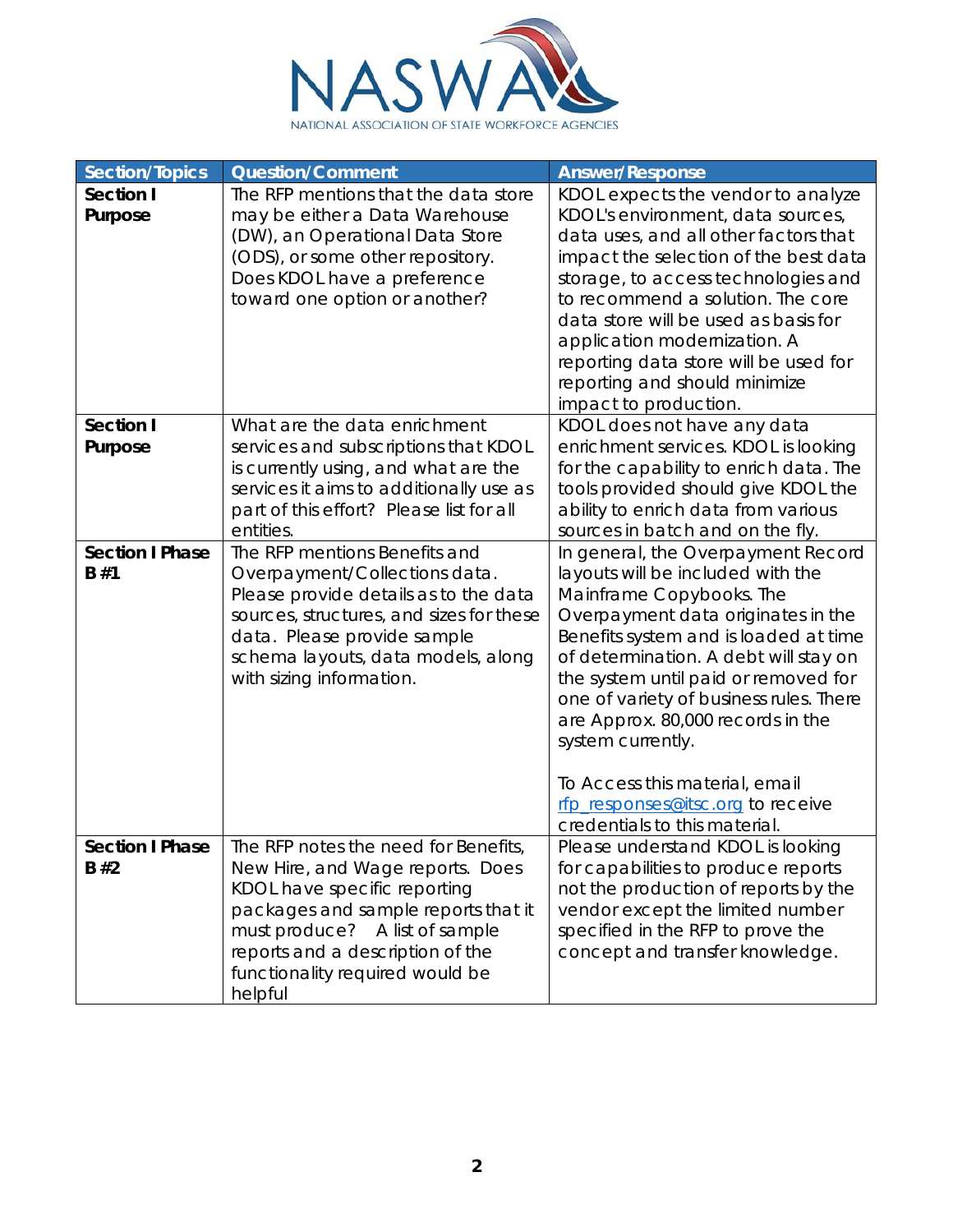

| <b>Section/Topics</b>            | <b>Question/Comment</b>                                                                                                                                                                                                                                                                                                                                                                           | <b>Answer/Response</b>                                                                                                                                                                                                                                             |
|----------------------------------|---------------------------------------------------------------------------------------------------------------------------------------------------------------------------------------------------------------------------------------------------------------------------------------------------------------------------------------------------------------------------------------------------|--------------------------------------------------------------------------------------------------------------------------------------------------------------------------------------------------------------------------------------------------------------------|
| <b>Section I Phase</b><br>$C$ #1 | The RFP notes the need to include UI<br>Tax Data. Please provide details as<br>to the data sources, structures, and<br>sizes for these data. Please provide<br>sample schema layouts, data<br>models, along with sizing information.                                                                                                                                                              | The UI Tax Record layouts will be<br>included with the Mainframe<br>Copybooks.<br>To Access this material, email<br>rfp responses@itsc.org to receive                                                                                                              |
|                                  |                                                                                                                                                                                                                                                                                                                                                                                                   | credentials to this material.                                                                                                                                                                                                                                      |
| <b>Section II</b><br>Background  | The RFP notes that KDOL's "latest<br>enhancements now update all of<br>the data environments<br>simultaneously". This eludes to the<br>fact that KDOL has deployed and/or<br>built a Master Data Management<br>solution already. Is this true? If so,<br>please describe the solution (e.g.<br>What software does it utilize? Who<br>built it? Who manages and<br>maintains it? Etc.?)            | KDOL does not have any MDM in<br>place today. All data movements<br>are hard corded in many places by<br>many means.<br>Hard coded .NET application<br>updates data to multiple sources via<br>direct data updates or data services<br>or via a Screen Scrape API. |
| <b>Section II</b><br>Background  | <b>Regarding Master Data</b><br>Management (MDM), the RFP notes<br>that KDOL has "limited data<br>quality/verification to ensure that all<br>updates and data transfers are<br>working correctly". This seems as<br>though KDOL's current Master Data<br>Management system has issues that<br>must be resolved. Does KDOL want<br>a full-fledged MDM system included<br>in the proposed response? | KDOL needs the capability to<br>validate quality and accuracy of our<br>existing data environments and New<br>environments. How the vendor<br>proposes to accomplish that is left to<br>the vendor.                                                                |
| <b>Section II</b><br>Background  | The RFP lists the following under "UI<br>System Capabilities": UI<br>Tax/Contributions, UI benefit<br>application and payment, Appeals,<br>Asset Recovery/Collection,<br>Integrity/Fraud. Are these all distinct<br>systems? Please provide details on<br>these systems/data.                                                                                                                     | These are business unit functionality<br>areas built on top of the core UI<br>Benefits, Tax and Overpayments<br>existing systems. They are not<br>systems in themselves.                                                                                           |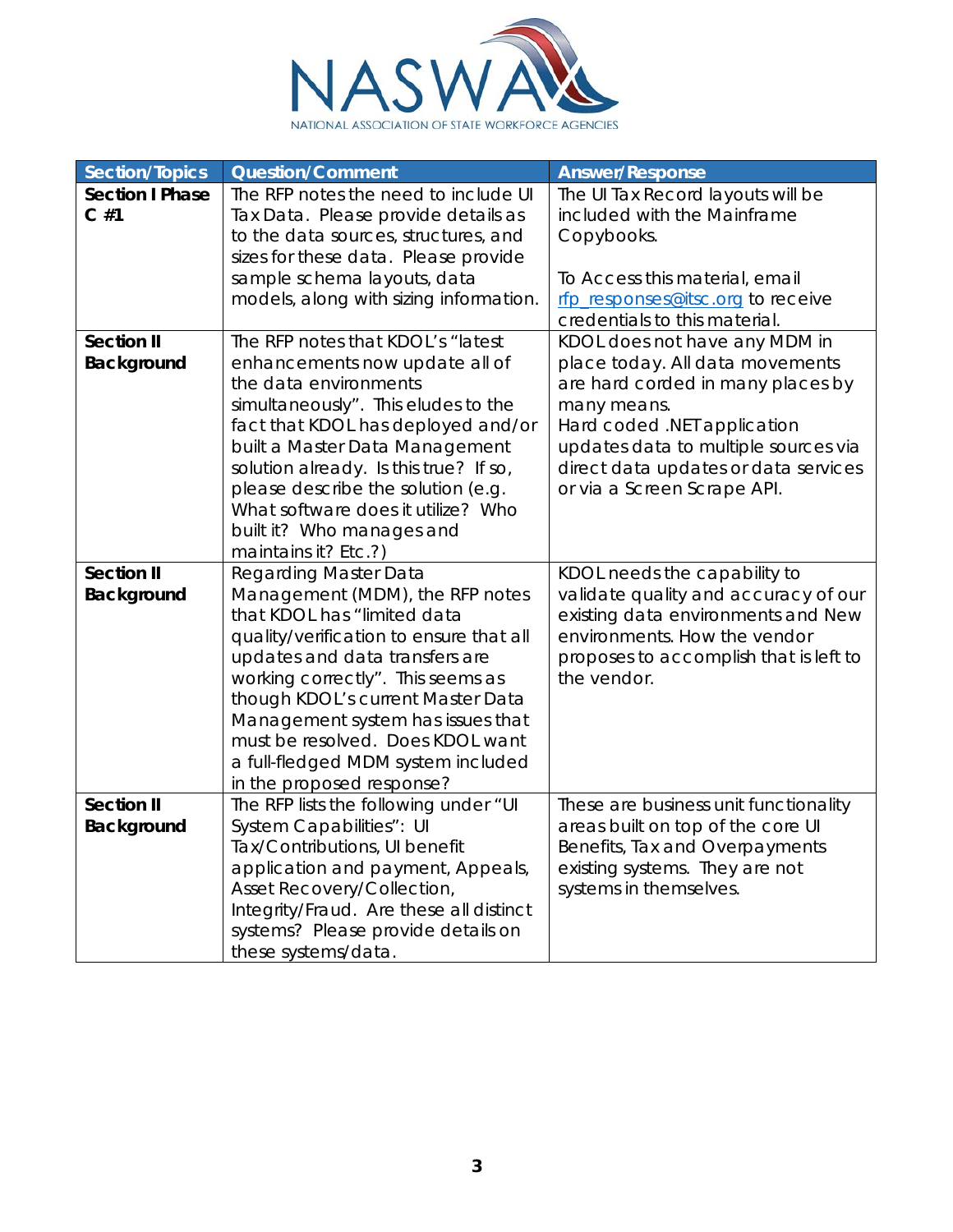

| <b>Section/Topics</b>                                          | <b>Question/Comment</b>                                                                                                                                                                                                                                                                                                                                                                                                                             | <b>Answer/Response</b>                                                                                                                                                                                                                                                                                                                  |
|----------------------------------------------------------------|-----------------------------------------------------------------------------------------------------------------------------------------------------------------------------------------------------------------------------------------------------------------------------------------------------------------------------------------------------------------------------------------------------------------------------------------------------|-----------------------------------------------------------------------------------------------------------------------------------------------------------------------------------------------------------------------------------------------------------------------------------------------------------------------------------------|
| Section III. A                                                 | Would KDOL consider a solution that<br>"plays the existing" data, as it lies, to<br>support the objectives of this section,<br>and easily integrates and updates<br>the various existing data stores?                                                                                                                                                                                                                                               | The current data structures are not<br>architected for complete solution<br>support for a go forward<br>environment. Our ultimate intent is to<br>replace all of the current systems. We<br>currently believe that building<br>additional legacy debt by adding to<br>existing systems would only increase<br>this ultimate conversion. |
| Section III -<br>Data, Quality,<br>Cleansing, and<br>Profiling | While it has been alluded to in this<br>RFP, but we want to explicitly clarify<br>that a ground-up data governance<br>framework development and<br>implementation is not in the scope of<br>this RFP. In this context, please also<br>mention what framework exists today<br>and exactly what additional<br>elements/actions/programs are<br>requested. Some very high level<br>mentions are included in this RFP, but<br>please share more detail. | A Data Governance frame work is<br>not in the scope of the RFP. No<br>framework exists today.                                                                                                                                                                                                                                           |
| Section III -<br>Data, Quality,<br>Cleansing, and<br>Profiling | Will Duplicate resolution and<br>Merge/Unmerge operations be in<br>scope? Is simply marking that one<br>record is a duplicate of another<br>needed?                                                                                                                                                                                                                                                                                                 | For the core data there is minimal<br>chance a duplicate currently exists.<br>Data quality checks should surface<br>these instances. KDOL will use this<br>insight to fix core data. There will be<br>NO duplicates in the new data<br>$store(s)$ .                                                                                     |
| Section III -<br>Data, Quality,<br>Cleansing, and<br>Profiling | Is the data in scope global, with<br>global names and addresses? Script<br>is assumed to be English - please<br>clarify.                                                                                                                                                                                                                                                                                                                            | Not all people or businesses that are<br>included in our systems are in the<br>continental US. So yes, there is a<br>possibility of Global addresses (for<br>example military spouse). Yes, all will<br>be English.                                                                                                                     |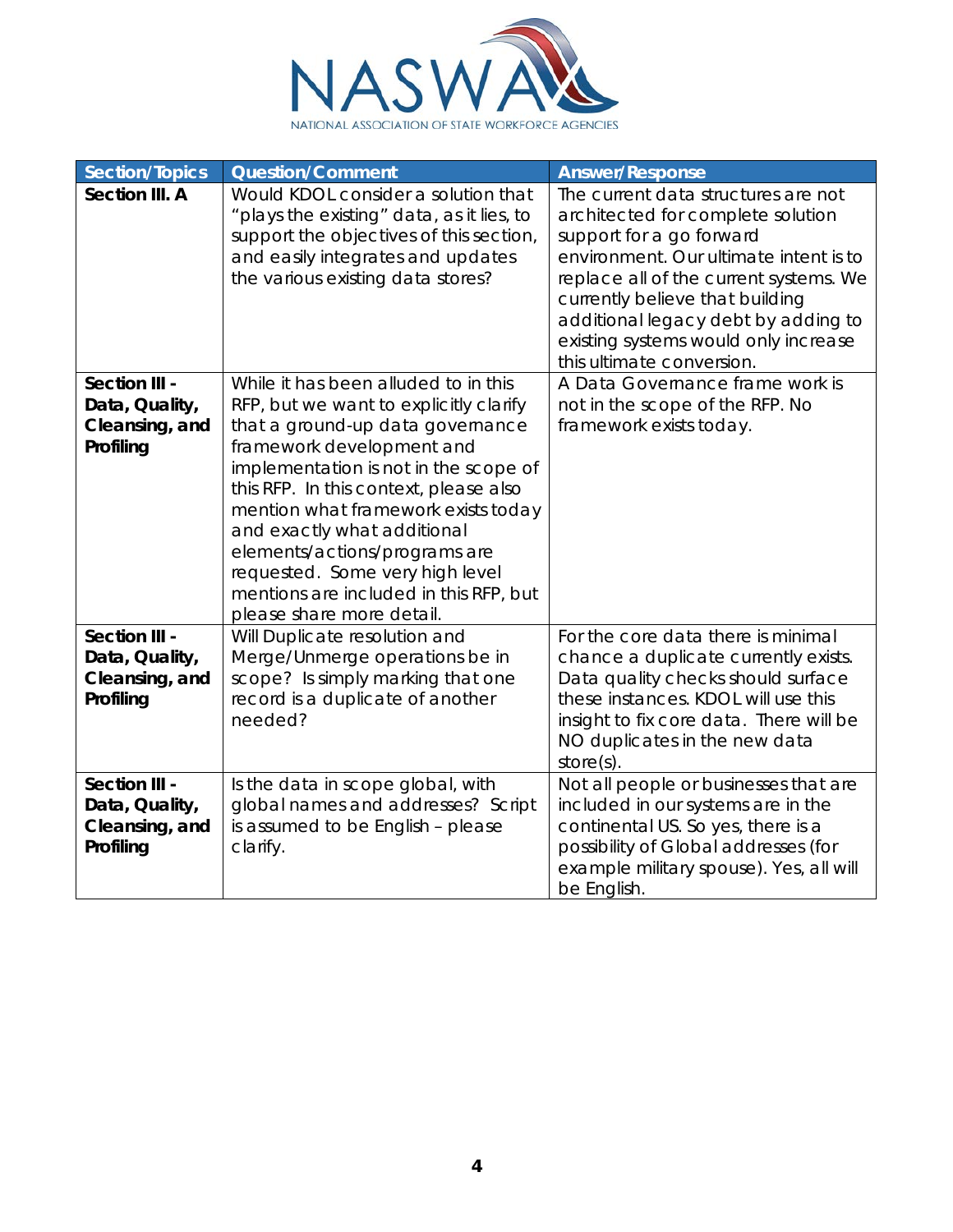

| <b>Section/Topics</b> | <b>Question/Comment</b>                           | <b>Answer/Response</b>                  |
|-----------------------|---------------------------------------------------|-----------------------------------------|
| Section III -         | The RFP notes a number of data                    | General data integration layer          |
| Data                  | integration specifications. Please                | capabilities are to allow KDOL to       |
| Integration           | describe how KDOL envisions using                 | modernize all integration over time.    |
| Layer                 | each of the following:                            | While some of these capabilities are    |
|                       | a) API, Web Services - What systems               | used today, most are looking at         |
|                       | and interfaces does KDOL                          | industry best practices as KDOL will    |
|                       | envision communicating via APIs,                  | move different integrations over        |
|                       | and what protocol are these                       | time.                                   |
|                       | interfaces (SOA, REST, JSON,                      |                                         |
|                       | other)?                                           | A. API could be to a financial          |
|                       | b) G2B/B2B Gateways - What                        | services or Government system,          |
|                       | gateways must communicate to                      | or internal to different product.       |
|                       | this analytic data store?                         | We prefer REST but may be               |
|                       | EFT/EDI/XML - What interfaces use<br>$\circ$ )    | required to use others by business      |
|                       | these various protocols?                          | partners.                               |
|                       | d) HL7 - What systems will                        | B2B/G2B may be a target for<br>В.       |
|                       | communicate via HL7?                              | exchanging wage records, new            |
|                       | e) FTP - What files does KDOL                     | hire or separation information.         |
|                       | imagine exchanging via FTP?                       | C. EFT may be utilized with financial   |
|                       | CDC (Change Data Capture) -<br>f)                 | data with banks, or payment             |
|                       | How does KDOL envision using                      | clearinghouses.                         |
|                       | CDC in the data interchange?                      | HL7. reporting from employers for<br>D. |
|                       | Messaging Support (JMS, HTTP,<br>$\mathfrak{g}$ ) | healthy insurance compliance.           |
|                       | IM) - What systems will                           | FTP bulk transmissions to federal<br>Ε. |
|                       | communicate via messaging?                        | and state partners.                     |
|                       | h) Mobile Application                             | F.<br>CDC internal to synchronize data  |
|                       | Integration/Authorization - With                  | across environments.                    |
|                       | what types of mobile applications                 | Messaging. currently not used<br>G.     |
|                       | does KDOL plan on interchanging                   | but would be a target in                |
|                       | data?                                             | combination with APIs for moving        |
|                       |                                                   | to real-time across a variety of        |
|                       |                                                   | interchanges.                           |
|                       |                                                   | Mobile. currently not used but<br>Н.    |
|                       |                                                   | could allow for third party or new      |
|                       |                                                   | KDOL apps for claimant weekly           |
|                       |                                                   | interactions.                           |
| Section III -         | Are there special security                        | IRS Pub 1075 will applicable to this    |
| Data                  | compliance standards to be                        | contract; no FTI data will be part of   |
| Integration           | adhered to (e.g. for data at                      | this scope. The state of Kansas also    |
| Layer                 | transmission, at rest)?                           | includes State Security polices ITEC    |
|                       |                                                   | Policy 7230/7230A and its references.   |
|                       |                                                   | http://oits.ks.gov/kito/itec/itec-      |
|                       |                                                   | policies.                               |
|                       |                                                   |                                         |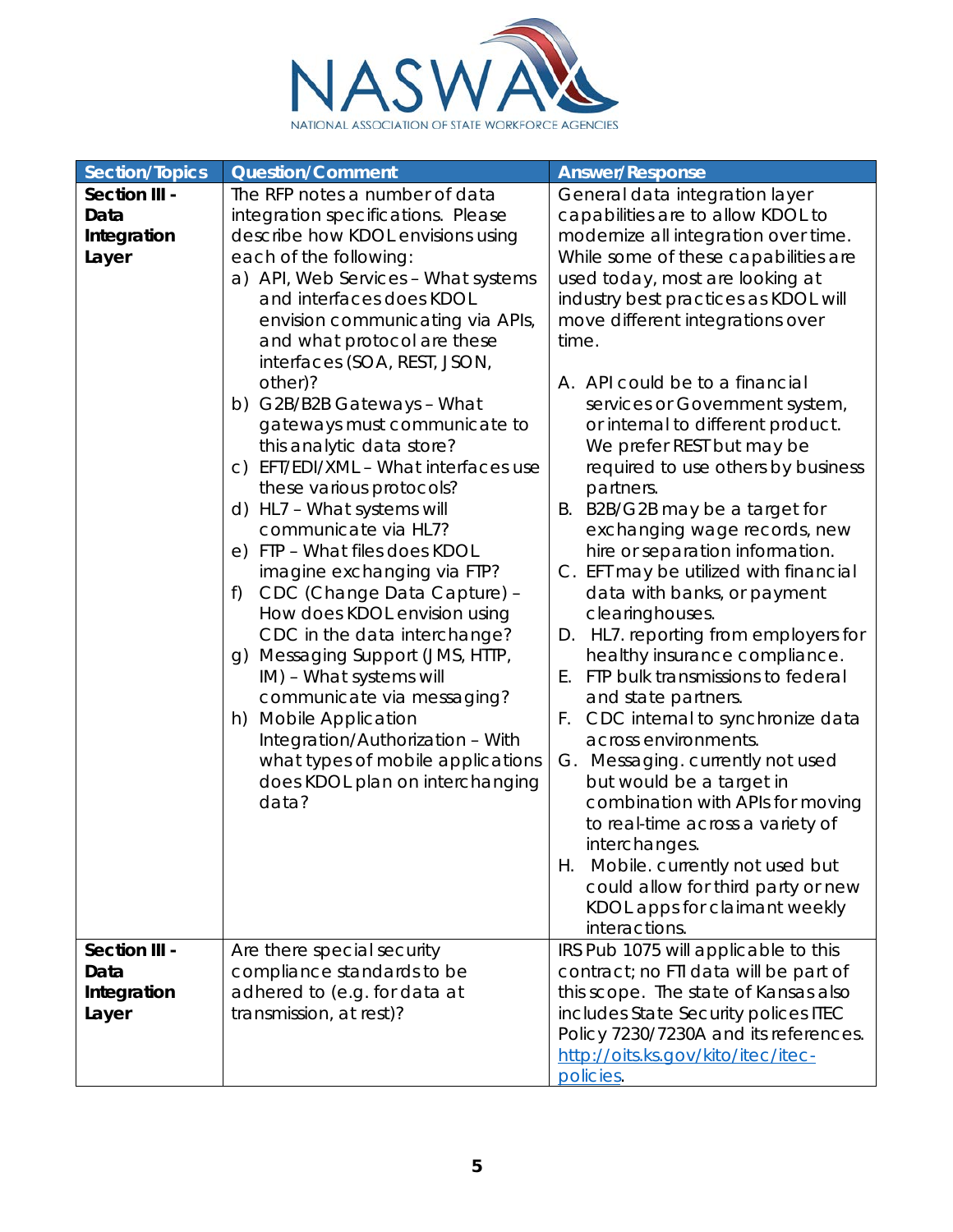

| Section/Topics                                                                            | <b>Question/Comment</b>                                                                                                                                                                                                                                                                                                                                                                                                                                                                                                                                                                                                  | <b>Answer/Response</b>                                                                                                                                                                                                                                                                                                                                                              |
|-------------------------------------------------------------------------------------------|--------------------------------------------------------------------------------------------------------------------------------------------------------------------------------------------------------------------------------------------------------------------------------------------------------------------------------------------------------------------------------------------------------------------------------------------------------------------------------------------------------------------------------------------------------------------------------------------------------------------------|-------------------------------------------------------------------------------------------------------------------------------------------------------------------------------------------------------------------------------------------------------------------------------------------------------------------------------------------------------------------------------------|
| Section III -<br>Data<br>Integration<br>Layer                                             | How will this group of people use the<br>solution? Is it at the end of all<br>phases?                                                                                                                                                                                                                                                                                                                                                                                                                                                                                                                                    | KDOL's expectation is that the data<br>integration layer will be part of the<br>System solution. Overall, before<br>each phase concludes and before<br>acceptance testing, KDOL staff will<br>be accessing the solution as its<br>development matures.                                                                                                                              |
| Pg. 11,<br>Paragraph 2<br>AND Pg. 13,<br><b>Special Notes</b><br><b>AND Appendix</b><br>A | In point 4, the RFP notes that KDOL<br>needs Data Integration up to 8<br>concurrent data sources; however,<br>on page 13, point 2 notes that there<br>are currently 6 major KDOL<br>production data sources for data,<br>and 4 for content, and cross<br>references Appendix A. Appendix A<br>then shows 8 boxes in an image, and<br>a number of descriptions beneath<br>the image and on the subsequent<br>pages. It is unclear exactly how<br>many and what data sources are in<br>scope of this effort. Please clearly<br>delineate the data sources to be<br>included in our estimated scope and<br>level of effort? | Assume the maximum of those<br>described in the RFP.<br>The following are in scope:<br>1. The Mainframe VSAM data stores.<br>2. Siebel Data stores on SQL Server<br>3. Web data stores to support<br>claimants and employer web<br>interactions on SQL<br>server.<br>a. Two (2) for employer web portal<br>support<br>b. One (1) for claimant web portal<br>support and IVR support |
| Pg. 12, Phase<br>A, Paragraph 6                                                           | The RFP notes that KDOL wants the<br>data geocoded and<br>displayed/analyzed on a map.<br>What mapping software is KDOL<br>currently using?                                                                                                                                                                                                                                                                                                                                                                                                                                                                              | KDOL is not currently using a<br>mapping software.                                                                                                                                                                                                                                                                                                                                  |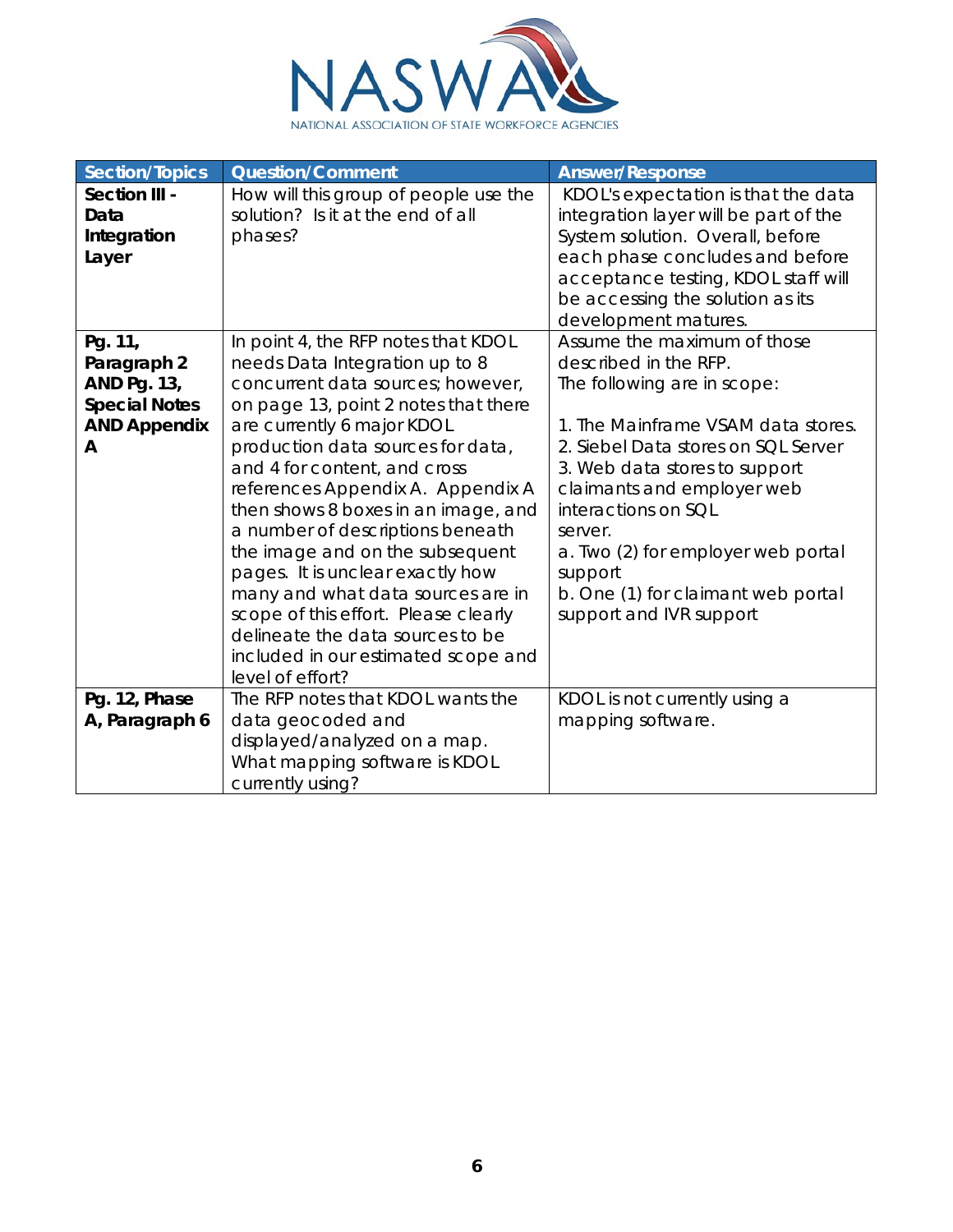

| <b>Section/Topics</b>           | <b>Question/Comment</b>                                         | <b>Answer/Response</b>                                               |
|---------------------------------|-----------------------------------------------------------------|----------------------------------------------------------------------|
| Pg. 12, Phase                   | The RFP mentions, "To reduce the risk                           | KDOL will rely on the vendor to                                      |
| A, Paragraph 6                  | of fraud Identity verification will be                          | provide a viable solution.                                           |
|                                 | used" Please provide examples of                                | KDOL currently only uses what                                        |
|                                 | how Identity Verification will be used,                         | customers provide us. KDOL is looking                                |
|                                 | if possible, as multiple tools/software                         | for ways to use other sources to verify                              |
|                                 | components need to participate in                               | a business or person is who they say                                 |
|                                 | such design/implementations.                                    | they are. Similar to financial                                       |
|                                 |                                                                 | environments. Paying a claim based                                   |
|                                 |                                                                 | upon identity theft is costly. KDOL is<br>looking for vendors'       |
|                                 |                                                                 | recommendations on solutions in this                                 |
|                                 |                                                                 | area. However, for the purpose of                                    |
|                                 |                                                                 | Name Address and Contact data                                        |
|                                 |                                                                 | quality KDOL is looking for an                                       |
|                                 |                                                                 | external source to validate or                                       |
|                                 |                                                                 | provide additional insight to validate                               |
|                                 |                                                                 | what a person is telling us or to raise                              |
|                                 |                                                                 | a high risk flag to guide                                            |
|                                 |                                                                 | adjudicators/investigators to ask                                    |
|                                 |                                                                 | appropriate identity verification                                    |
|                                 |                                                                 | questions.                                                           |
| Pg. 12, Phase<br>A, Paragraph 6 | Is there any specific tool/API that<br>KDOL needs the vendor to | No.                                                                  |
|                                 | implement for IP geocoding?                                     |                                                                      |
| Pg. 12, Phase                   | Identity verification: Please describe                          | Upon initial request for system                                      |
| A, Paragraph 6,                 | how KDOL currently handles this.                                | access, KDOL assumes the applicant                                   |
| #2                              |                                                                 | is who they say they are.                                            |
| Pg. 13, #6                      | There are many references to batch                              | The answer to this question depends                                  |
|                                 | data loads coming out of                                        | on the solution proposed. KDOL                                       |
|                                 | Mainframe. Are these systems not                                | intends to implement as much real                                    |
|                                 | going to be able to provide real-time                           | time data synchronization as possible                                |
|                                 | data through CDC, or participate in                             | and will weigh solutions accordingly.                                |
|                                 | real-time data exchanges through<br>web services?               | The mainframe systems will be<br>challenged to provide real-time CDC |
|                                 |                                                                 | data without appropriate tools or                                    |
|                                 |                                                                 | solution in place.                                                   |
| Pg. 14, #12                     | It appears that the limited time for                            | Data movement, ETL, or other data                                    |
|                                 | data movement is, at worst case, 6                              | integration must fully execute in a 1                                |
|                                 | AM to 7 AM, and best case, 3 AM to                              | to 4-hour window.                                                    |
|                                 | 7 AM. Please clarify if any data                                |                                                                      |
|                                 | movement, ETL, or other data                                    |                                                                      |
|                                 | integration must fully execute in 1 to                          |                                                                      |
|                                 | 4 hours, maximum.                                               |                                                                      |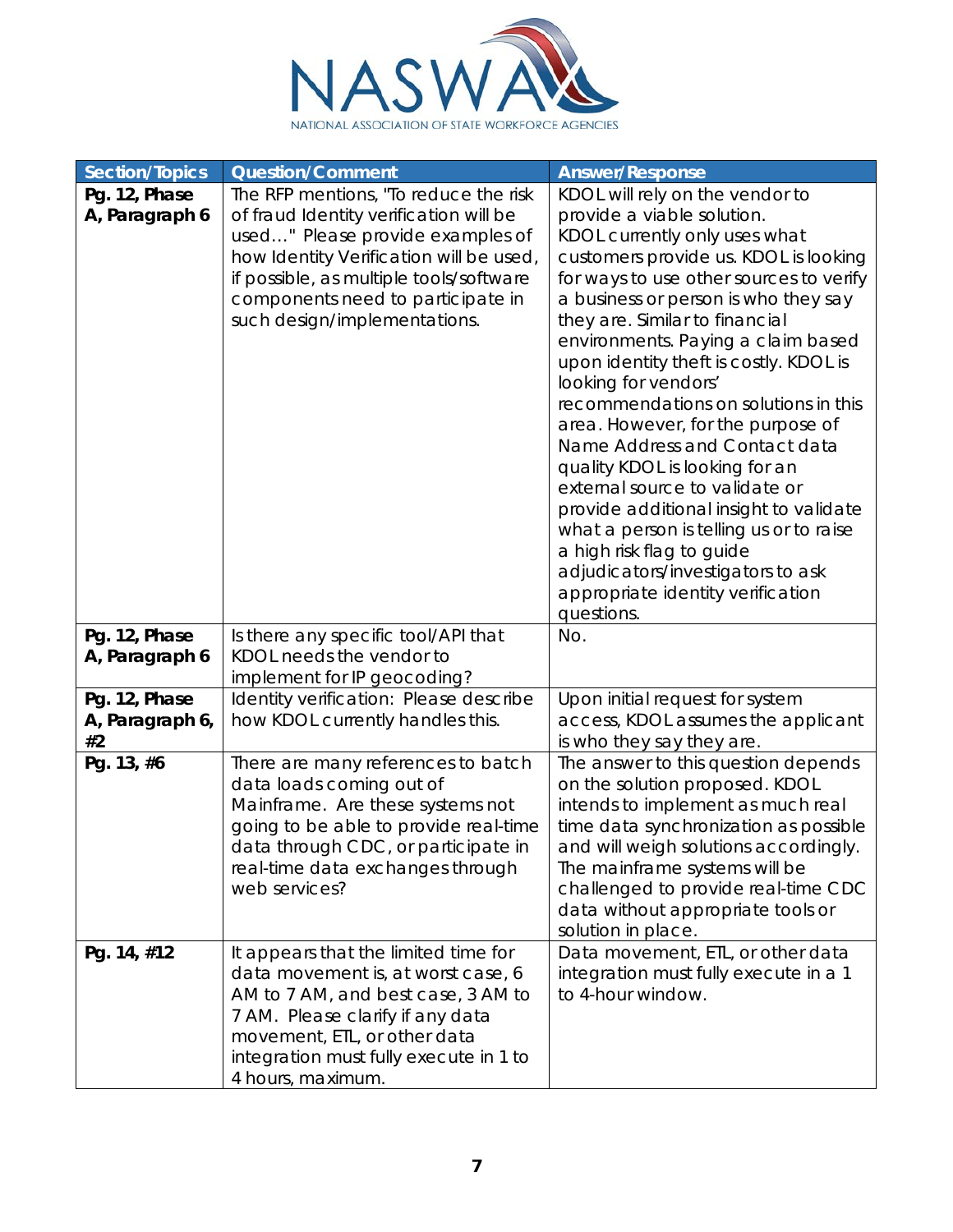

| <b>Section/Topics</b>       | <b>Question/Comment</b>                                                                                                                                                                                                                                                                                                                                                                                                                                                                                                                                                                                                             | <b>Answer/Response</b>                                                                                                                                                                                                                                                                                                                                                  |
|-----------------------------|-------------------------------------------------------------------------------------------------------------------------------------------------------------------------------------------------------------------------------------------------------------------------------------------------------------------------------------------------------------------------------------------------------------------------------------------------------------------------------------------------------------------------------------------------------------------------------------------------------------------------------------|-------------------------------------------------------------------------------------------------------------------------------------------------------------------------------------------------------------------------------------------------------------------------------------------------------------------------------------------------------------------------|
| Pg. 14, #12<br>Pg. 14       | What are the operational hours and<br>what time are windows available for<br>batch processing? The 3-6 AM<br>window that is mentioned is not very<br>clear from the perspective of what it<br>is available for.<br>It is unclear if nightly processing is                                                                                                                                                                                                                                                                                                                                                                           | 10:00 PM to 6:00 AM is the nightly<br>target for batch. The production<br>systems are all targeted to be<br>available by 6 AM. However, some<br>nights the processing is completed<br>by $3$ AM.<br>10:00 PM to 6:00 AM is the nightly                                                                                                                                  |
|                             | completed before 3 AM, or if nightly<br>processing takes place during the 3-<br>6 AM time slot. If the former, is it<br>being suggested that all batch data<br>movement is to finish between 3 AM<br>and 6 AM?                                                                                                                                                                                                                                                                                                                                                                                                                      | target for batch. The production<br>systems are all targeted to be<br>available by 6 AM. However, some<br>nights the processing is completed<br>by 3 AM. KDOL would prefer to have<br>the new solution with data and<br>reporting environment available by 7<br>AM daily.                                                                                               |
| Pg. 14                      | The RFP mentions that some reports<br>must be "pre-run and available as<br>needed". Does KDOL imagine that<br>these pre-run reports must execute<br>within that same 1-to-4 hour window,<br>discussed in $#12$ on the same page,<br>or is it acceptable than any pre-run<br>reports execute during normal<br>operational hours?                                                                                                                                                                                                                                                                                                     | KDOL is open to allow these reports<br>to be run at any time as long as they<br>do not degrade performance of<br>other operational systems.                                                                                                                                                                                                                             |
| Pg. 18, Section<br>IV, $#1$ | The RFP specifically states in $#1$ that<br>KDOL is looking for "data analysis,<br>match engine, and data quality,<br>cleansing and profiling". It continues<br>to state, in $#2$ , "a standalone,<br>relational data store of all KDOL UI<br>data". What is the primary objective<br>of the RFP? Are these objectives<br>listed in order of priority? Would<br>KDOL be interested in leveraging<br>existing software/technology<br>investments to expand existing<br>footprints into the new complete<br>data warehouse, while also gaining<br>the "data analysis, match engine,<br>and data quality, cleansing and<br>profiling"? | The primary objective of the RFP is<br>stated in section I Purpose. The<br>objectives are not necessarily in<br>order of priority. The RFP clearly states<br>which objectives are required and<br>which are optional. KDOL is<br>interested is leveraging existing<br>software and technology where<br>appropriate to fully achieve the<br>stated objective of the RFP. |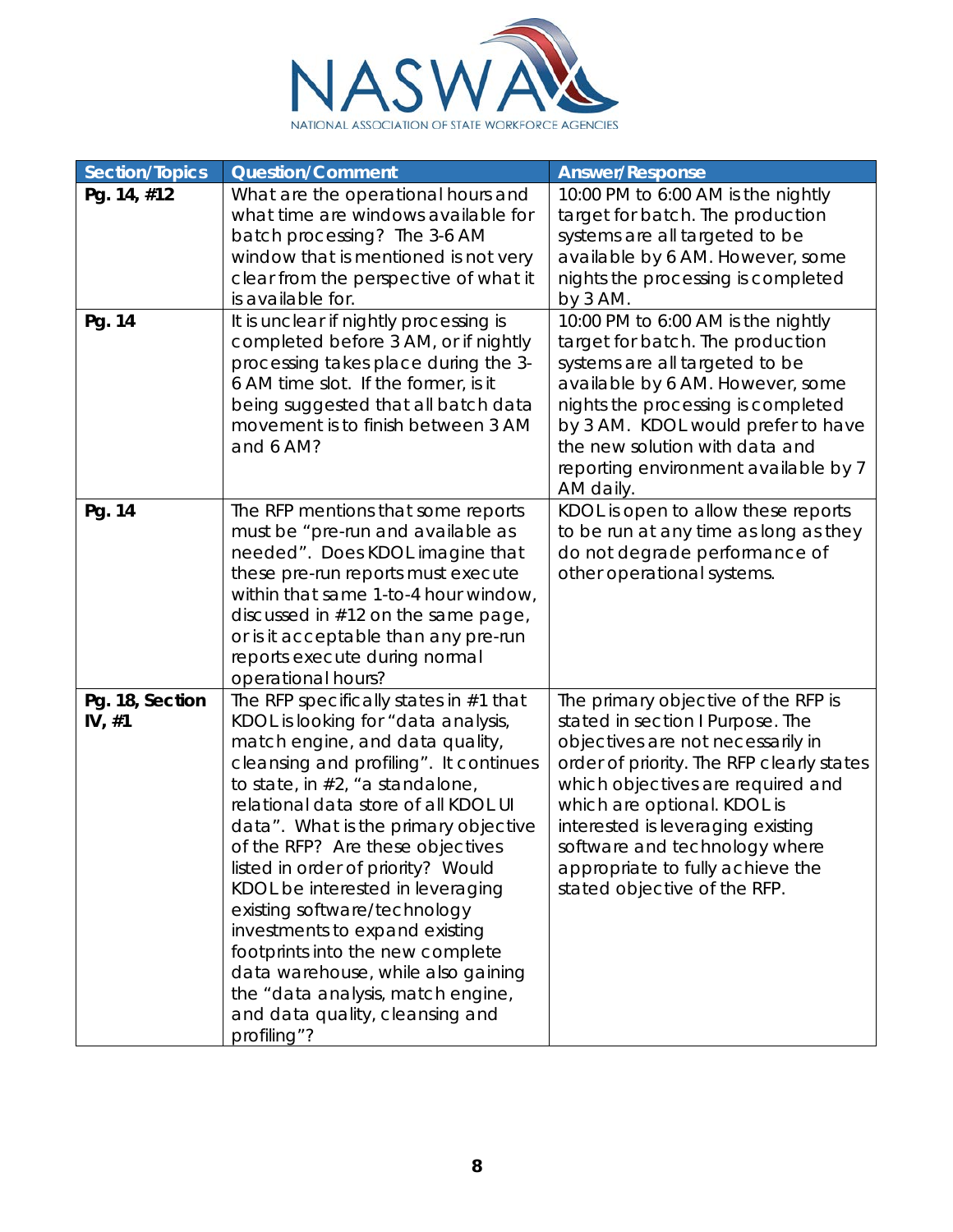

| <b>Section/Topics</b>                          | <b>Question/Comment</b>                                                                                                                                                                                                                                                                                                                          | <b>Answer/Response</b>                                                                                                                                                                                                                                |
|------------------------------------------------|--------------------------------------------------------------------------------------------------------------------------------------------------------------------------------------------------------------------------------------------------------------------------------------------------------------------------------------------------|-------------------------------------------------------------------------------------------------------------------------------------------------------------------------------------------------------------------------------------------------------|
| Pg. 30,<br>Paragraph 4<br><b>AND</b><br>Pg. 11 | The RFP notes the need to train a<br>maximum of 10 KDOL staff members,<br>while Page 11 notes the need to train<br>4 BI Developers. Please clarify the<br>number of developers to train.                                                                                                                                                         | Vendor will train up to 4 people in<br>the operation and administration of<br>the BI tool, up to 4 people in the<br>operation and administration data<br>integration tool, and up to 10 people<br>in the support of all tools in the<br>solution set. |
| Pg. 30,<br>Paragraph 5<br><b>AND</b><br>Pg. 11 | The RFP notes the need to train a<br>maximum of 10 KDOL support<br>personnel, while Page 11 notes the<br>need to train 4 operational and<br>administration users for BI and 4 for<br>data integration/ETL. Does KDOL<br>need us to train 4, 8, or 10 KDOL<br>support team members?                                                               | Vendor will train up to 4 people in<br>the operation and administration of<br>the BI tool, up to 4 people in the<br>operation and administration data<br>integration tool, and up to 10 people<br>in the support of all tools in the<br>solution set. |
| Pg. 30,<br>Paragraph 5<br><b>AND</b><br>Pg. 11 | The RFP notes the need for a<br>maximum of six classes with up to 20<br>attendees per class, while Page 11<br>mentions that there will be up to 300<br>internal system users. Will KDOL train<br>the remaining users themselves?                                                                                                                 | Yes                                                                                                                                                                                                                                                   |
| Pg. 30,<br>Paragraph 8                         | The RFP notes that we will train<br>supervisors and auditors no more<br>than 5 business days after<br>completion of User Acceptance<br>Testing. However, there is no<br>mention of supervisors and auditors<br>with respect to training in other<br>sections of the RFP. Please expound<br>as to what specific training these two<br>roles need. | Section I Training is a general section<br>which encompasses the whole RFP.<br>Change "supervisors and auditors" to<br>KDOL staff".                                                                                                                   |
| Pg. 31, Section<br>J, Paragraph 2              | The RFP notes that the contractor will<br>provide KDOL with support for a<br>period of 6 months. Please describe<br>the types of service levels that KDOL<br>feels it will need during this 6-month<br>support period.                                                                                                                           | Warranty of system as<br>implemented/developed will be<br>primary support. Basically, if what<br>the vendor built was implemented<br>then breaks, then KDOL expects the<br>vendor to fix it.                                                          |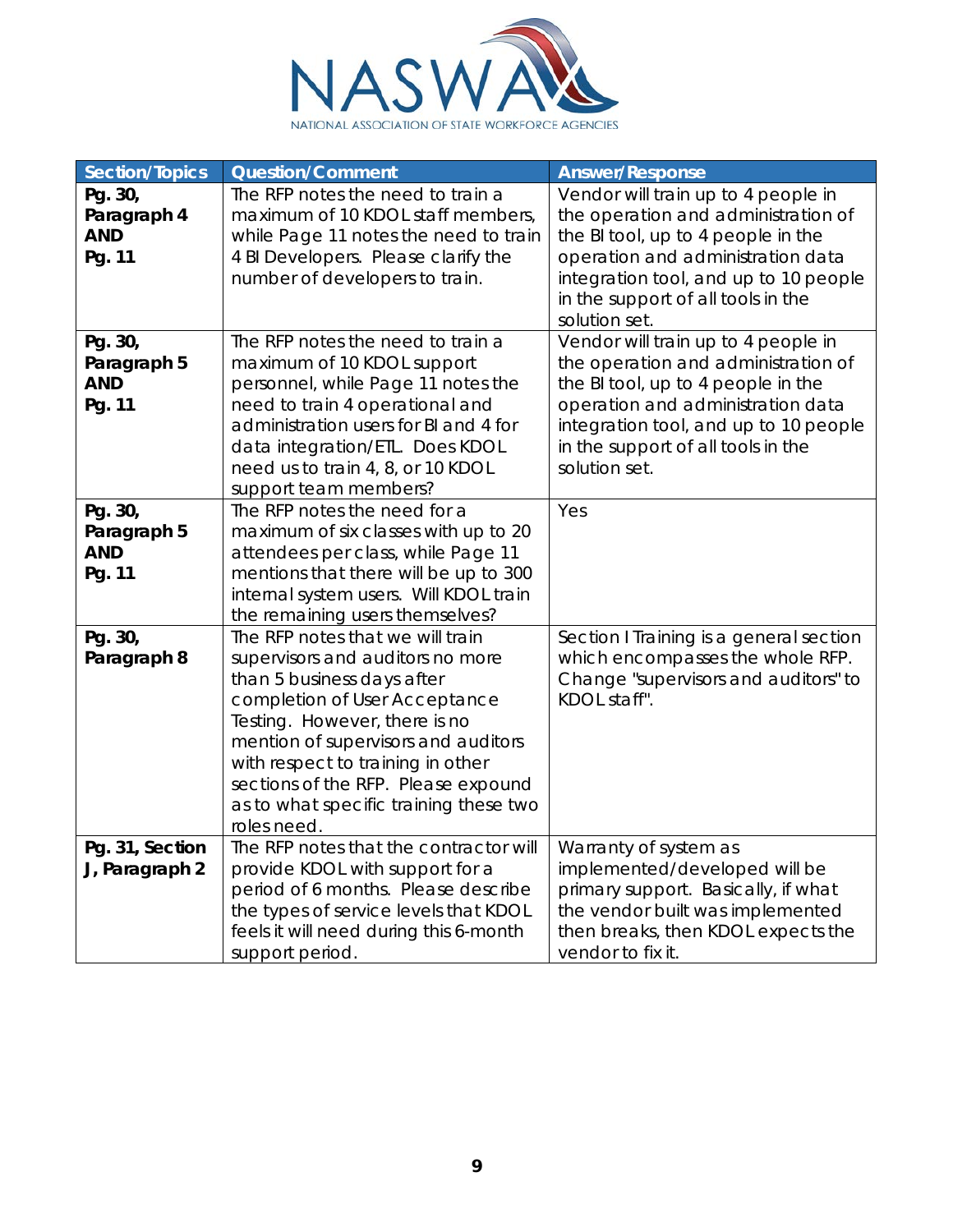

| <b>Section/Topics</b>             | <b>Question/Comment</b>                                                                                                                                                                                                                                                                                            | <b>Answer/Response</b>                                                                                                                                                                                                                                                                                                                                                                          |
|-----------------------------------|--------------------------------------------------------------------------------------------------------------------------------------------------------------------------------------------------------------------------------------------------------------------------------------------------------------------|-------------------------------------------------------------------------------------------------------------------------------------------------------------------------------------------------------------------------------------------------------------------------------------------------------------------------------------------------------------------------------------------------|
| Pg. 32, Section<br>J, Paragraph 3 | The RFP notes that the Contractor will<br>provide software updates to KDOL at<br>no cost for four or more years after<br>implementation. Given the<br>implementation time and the<br>subsequent 4 years minimum, is it<br>safe to presume that this<br>procurement must include at least a<br>5-year support cost? | Products should have a normal<br>software update cycle that KDOL will<br>use for normal product<br>maintenance. Software that the<br>vendor provides that are not part of<br>a normal releasable product update<br>will be expected to be provided to<br>KDOL for minimum of 4 years from<br>completion of the RFP.                                                                             |
| <b>Section III</b>                | You mention the use of SSIS for ETL<br>but ask for a ETL tool. Are you<br>interested in another ETL for the<br>solution?                                                                                                                                                                                           | We are open to what the bidder<br>feels is the best solution. It could be<br>another ETL or a combination of ETLs.<br>We expect the Data Integration<br>solution to support the data<br>movement for this effort but also as a<br>data Integration solution backbone<br>for all data movement between<br>business partners.                                                                     |
| <b>Section III</b>                | Master Data Management appears<br>to be asked for but that is not directly<br>called out. Is the State open to a<br>cloud MDM solution as part of the<br>bid?                                                                                                                                                      | MDM capabilities are viable to<br>support some of the requirements<br>but is not required. Cloud is viable<br>however the security and access<br>control is significant consideration.<br>The financial model for annual cost<br>of hosting in the cloud would need<br>to be provided as part of the<br>proposal.                                                                               |
| <b>Section III</b>                | Are the requirements for EFT/EDI/XML<br>and HL7 support a requirement? It<br>does not appear to be a<br>requirement for the identified source<br>systems.                                                                                                                                                          | As the UI systems evolve nationwide<br>it is expected that all of these<br>standards are highly likely to be<br>required based upon the variety of<br>business partners KDOL and other<br>sister agencies across the nation<br>work with within the next few years.<br>These are targeted more for business<br>partner exchanges than the internal<br>exchanges mostly described in the<br>RFP. |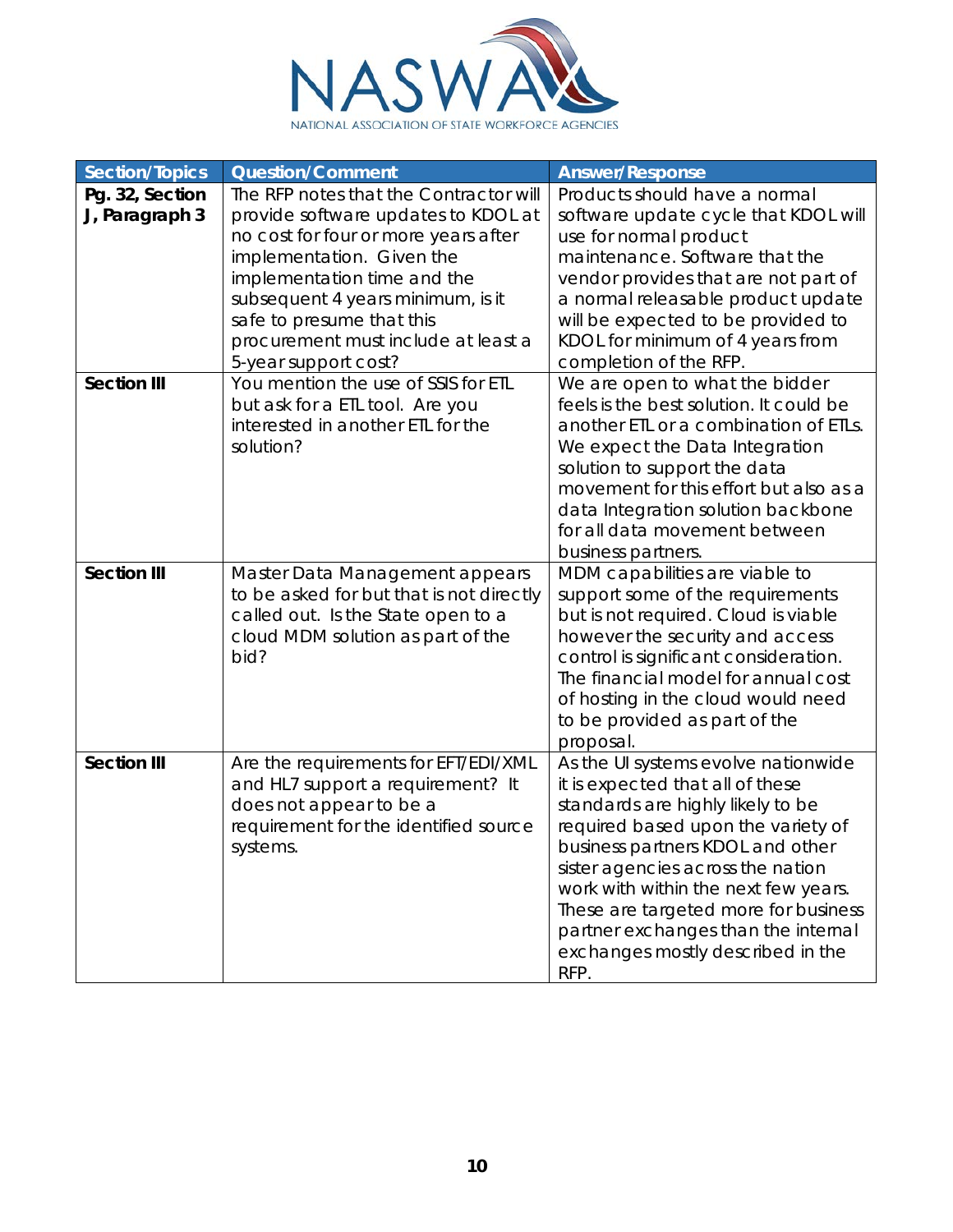

| <b>Section/Topics</b> | <b>Question/Comment</b>                                                                                                                                                                                                                                                                                                                      | <b>Answer/Response</b>                                                                                                                                                                                                                                                                                                                                                                                                                                                                                                |
|-----------------------|----------------------------------------------------------------------------------------------------------------------------------------------------------------------------------------------------------------------------------------------------------------------------------------------------------------------------------------------|-----------------------------------------------------------------------------------------------------------------------------------------------------------------------------------------------------------------------------------------------------------------------------------------------------------------------------------------------------------------------------------------------------------------------------------------------------------------------------------------------------------------------|
| <b>Section III</b>    | Please confirm that one-way<br>(inbound) nightly batch integrations<br>with the Source Systems listed in<br>Appendix A is sufficient - confirm<br>feedback of cleansed/matched<br>data (bi-directional integration) to<br>the source systems is not required.                                                                                | The initial system as described in the<br>RFP will be intended as a one-way<br>feed to the target system. It is KDOL's<br>intent that at some point for ongoing<br>UI modernization that some of these<br>feeds will be bi-directional. But for<br>the duration of the RFP they will be<br>one-way.                                                                                                                                                                                                                   |
| <b>Section III</b>    | Is there specifically carved out a<br>phase for user acceptance testing?                                                                                                                                                                                                                                                                     | There are criteria in terms of<br>acceptance as related to KDOL staff<br>being trained and so forth and the<br>other piece of it if it isn't clear. It<br>should tie into Phase B with the other<br>base contract award for benefits<br>because there is a relationship to the<br>two.                                                                                                                                                                                                                                |
| <b>Section III.A</b>  | Will the tool generate executable<br>business rules?                                                                                                                                                                                                                                                                                         | That is up to what the bidder<br>proposes. This is not a mandate, but<br>it can be proposed and it will be<br>evaluated accordingly.                                                                                                                                                                                                                                                                                                                                                                                  |
| <b>Section III.A</b>  | You mention a need for Data Mining,<br>please describe the types of models<br>you anticipate using?                                                                                                                                                                                                                                          | Data mining and predictive analytics<br>are expected to be used to discover<br>patterns from the past and predict<br>probability that they will occur in<br>certain areas in future. KDOL has had<br>no data mining capabilities in past<br>and is looking forward to discovery<br>based upon legacy insight.                                                                                                                                                                                                         |
| <b>Section III.A</b>  | Would KDOL prefer that the vendor<br>use any existing investment<br>tools/infrastructure that it already<br>made? Or should the vendor<br>propose all required<br>hardware/Software with the<br>assumption that we will not be able<br>to reuse any existing investment? If<br>reuse is desired, what is available<br>and in what quantities | For the purposes of this RFP there is<br>really very little available for reuse<br>within KDOL. There is no Data<br>Integration except SSIS. There are no<br>modern BI solutions suite for portals,<br>dashboards, reporting or data<br>access. There is no single source for<br>all of the data for building toward.<br>KDOL does use Windows Servers, and<br>MS Sql Server, and MS Active<br>directory and would prefer to<br>continue with that investment. There<br>is no direct access to VSAM data<br>solution. |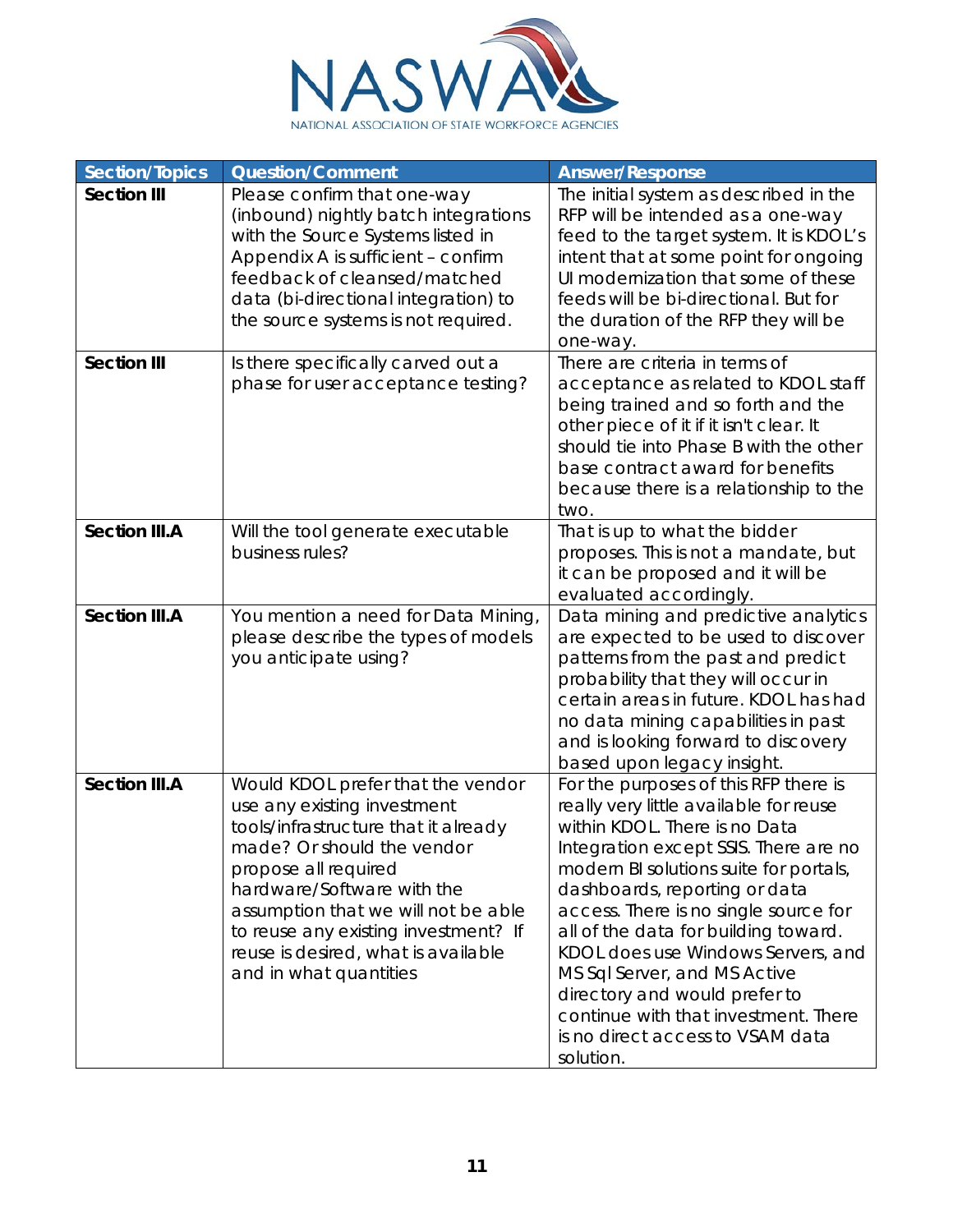

| <b>Section/Topics</b> | <b>Question/Comment</b>                                                                                                                                           | <b>Answer/Response</b>                                                                                                                                                                                                                                                                                                                                                            |
|-----------------------|-------------------------------------------------------------------------------------------------------------------------------------------------------------------|-----------------------------------------------------------------------------------------------------------------------------------------------------------------------------------------------------------------------------------------------------------------------------------------------------------------------------------------------------------------------------------|
| <b>Section III.A</b>  | What Message Queuing product is<br>currently being utilized?                                                                                                      | KDOL does not currently use any<br>message queuing solution. As KDOL<br>moves more capabilities both<br>internal and with business partners<br>toward real-time then we expect a<br>message queuing solution will<br>become necessary.                                                                                                                                            |
| <b>Section III.A</b>  | Is any existing functionality/product<br>to be carried over to the new<br>application, like and identity<br>verification product?                                 | There is no current identity<br>verification being used for customers.<br>Internal identity and security is using<br>Microsoft AD.                                                                                                                                                                                                                                                |
| <b>Section III.A</b>  | Is it expected KDOL users will solely<br>use the tool to detect new fraud<br>patterns without involving the<br>vendor?                                            | The Vendor is expected to set up<br>several pattern detection samples<br>for KDOL to use and to model<br>additional pattern detection on. This<br>will be some of the required reports.<br>It will be a collaborative effort with<br>subject matter experts and vendor.<br>This will also be expected to be<br>include in the developers' skills<br>transfer and ad-hoc training. |
| <b>Section III.A</b>  | If business rules will be created<br>manually who (KDOL or vendor) will<br>be responsible for creating business<br>rules that can be executed by<br>applications? | This is a collaborative process,<br>ultimately, ownership will be in the<br>hands of KDOL. More clarity will be<br>provided later.                                                                                                                                                                                                                                                |
| <b>Section III.A</b>  | Is there an existing reporting solution<br>used by KDOL?                                                                                                          | KDOL has no reporting solution in<br>place today. Mainframe (Cobol)<br>reports are available from nightly<br>batch processing and in some case<br>exported to text file and used inside<br>Excel.                                                                                                                                                                                 |
| <b>Section III.A</b>  | What's the ball-park number of<br>reports and metrics of dashboard will<br>the solution need to provide?                                                          | There are specific number of reports<br>and dashboards on Page 22. It is<br>estimated that a typical dashboard<br>for a topic will contain 6-10 modules.<br>Your insight should be provided as<br>part of your proposal for KDOL<br>consideration.                                                                                                                                |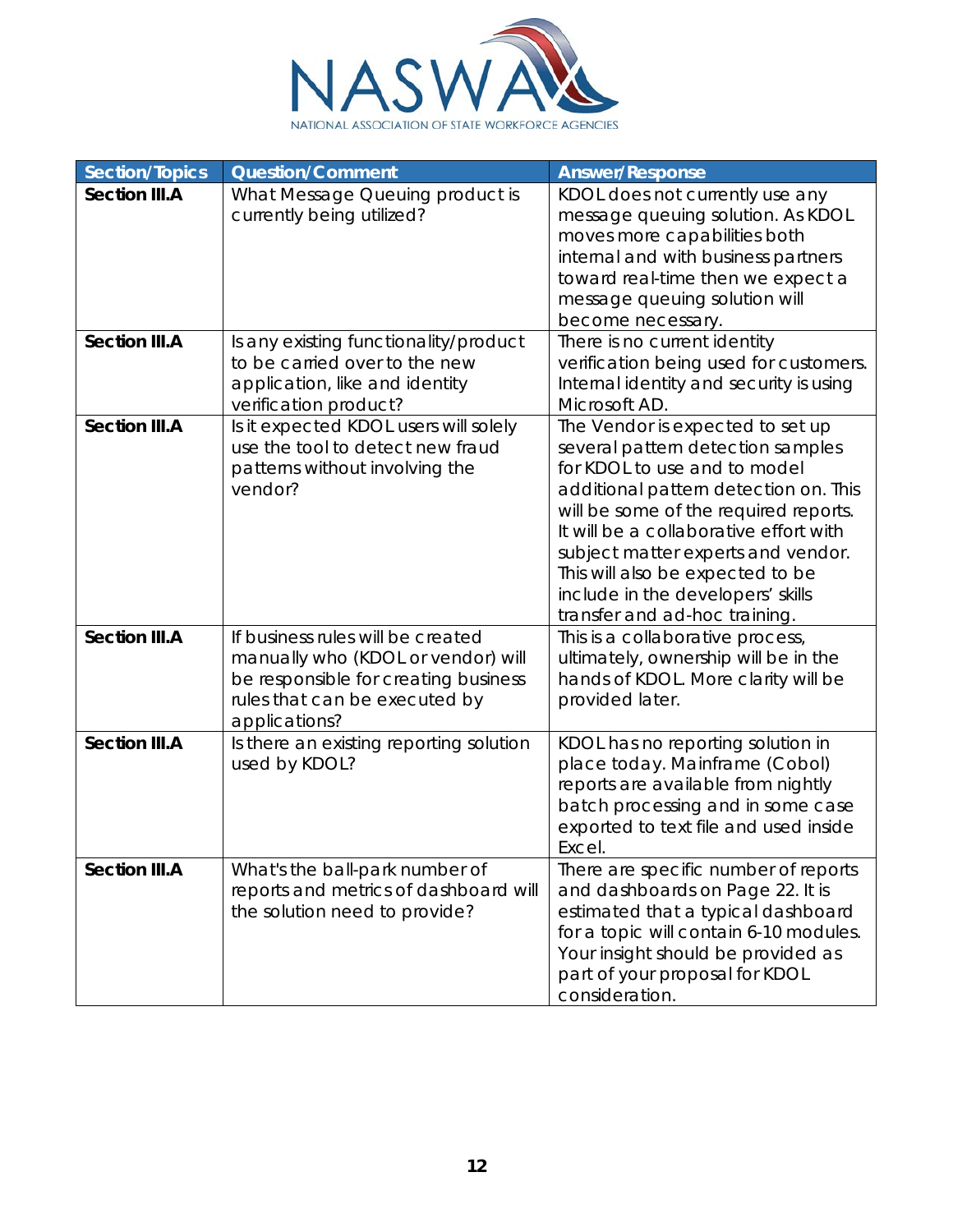

| <b>Section/Topics</b> | <b>Question/Comment</b>                                                                                                                                                                                      | <b>Answer/Response</b>                                                                                                                                                                                                                                                                                                                                                                                                                                                               |
|-----------------------|--------------------------------------------------------------------------------------------------------------------------------------------------------------------------------------------------------------|--------------------------------------------------------------------------------------------------------------------------------------------------------------------------------------------------------------------------------------------------------------------------------------------------------------------------------------------------------------------------------------------------------------------------------------------------------------------------------------|
| <b>Section III.A</b>  | Is KDOL expecting to get timely new<br>hire data from employers? Is there a<br>separate data source than NDNH?                                                                                               | The New hire data flow should be<br>analyzed and working with KDOL<br>business specialist determine ways to<br>provide feedback to encourage<br>employers to report timely. Yes; KDOL<br>expects timely new hire reporting<br>from employers. Other states provide<br>new hire information to KDOL via the<br>NDNH clearinghouse.                                                                                                                                                    |
| <b>Section III.A</b>  | KDOL notes that they own/use<br>SQLServer and SSIS. Do they imagine<br>using existing SQL licenses for any<br>data warehouse needs, or must we<br>present additional database licenses<br>for the warehouse? | MS SQL Server is the database of<br>choice for KDOL. As part of the<br>proposal recommendations for<br>database needs to the overall<br>solution should be provided. KDOL<br>will repurpose licenses as<br>appropriate and pursue additional<br>licensing as needed. If another<br>database product or environment is<br>required/needed, then the proposal<br>should include all requirements for<br>KDOL for consideration of the<br>licensing and infrastructure support<br>cost. |
| <b>Section III.C</b>  | Does KDOL have confirmed fraud<br>cases to assist potential machine<br>learning?                                                                                                                             | Yes; there are known fraud patterns<br>based upon existing data.                                                                                                                                                                                                                                                                                                                                                                                                                     |
| <b>Section III.C</b>  | Is it okay to use cloud based<br>geocoding of IP addresses and<br>physical addresses?                                                                                                                        | Yes. Please specify if there is a cost<br>for any cloud based services like<br>geocoding if certain volume<br>thresholds are crossed.<br>Provider must be FedRAMP rev 4<br>compliant.                                                                                                                                                                                                                                                                                                |
| <b>Section III.C</b>  | Can CESER/KDOL confirm that<br>development of analytical<br>algorithms and models is intended to<br>be deferred until Phase E, per its<br>description?                                                       | That is the current intent.                                                                                                                                                                                                                                                                                                                                                                                                                                                          |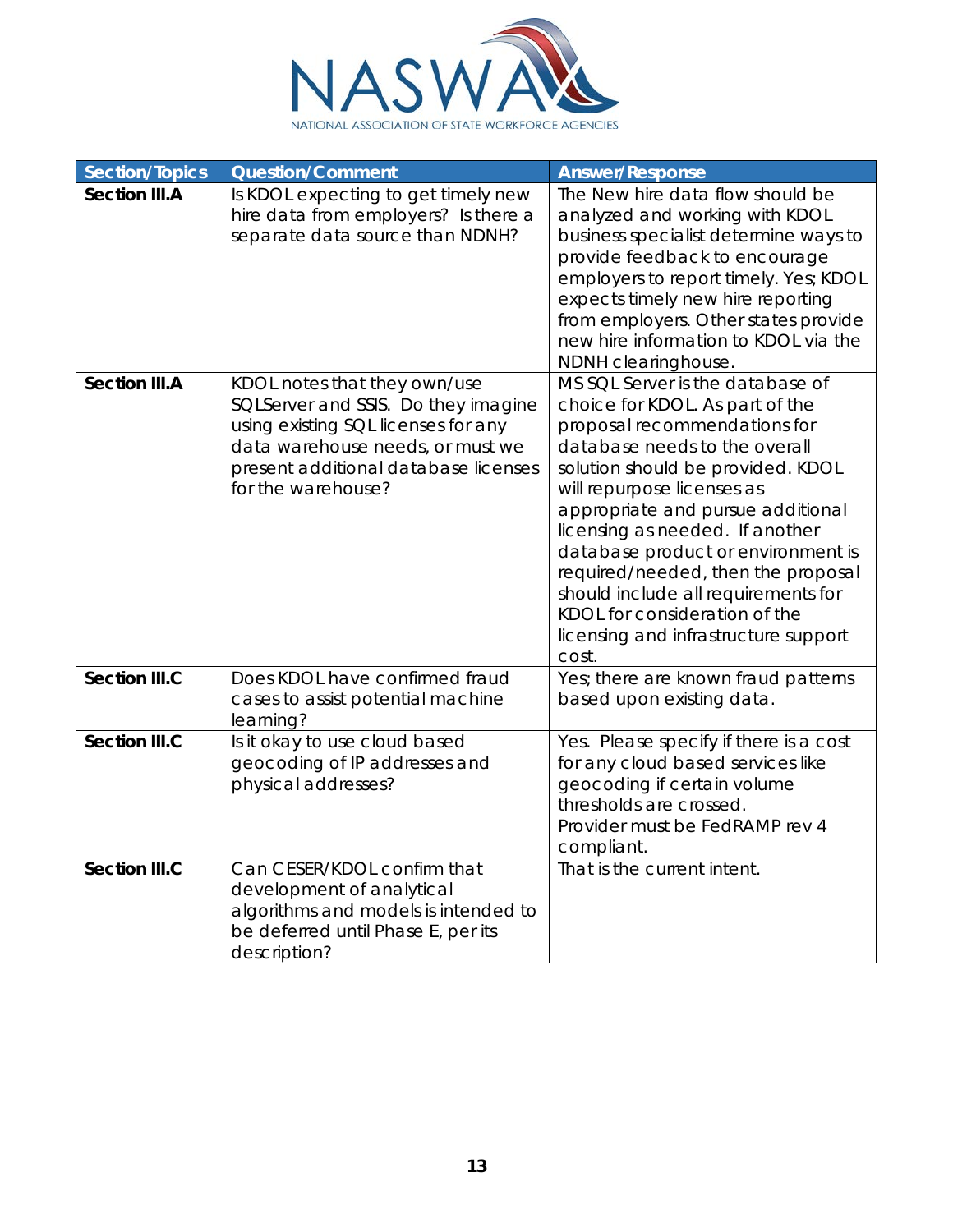

| <b>Section/Topics</b> | <b>Question/Comment</b>                | <b>Answer/Response</b>                                        |
|-----------------------|----------------------------------------|---------------------------------------------------------------|
| <b>Section IV</b>     | Page 20: Can KDOL confirm that the     | It is not intended that the scope of                          |
| Solution              | scope of work includes modifying the   | work will require any changes to                              |
| <b>Objectives</b>     | Siebel Case Management System to       | Siebel Case Management. It is                                 |
|                       | support integration with Predictive    | intended that the data from Siebel                            |
|                       | Data Analytics? Or would KDOL          | case management be available for                              |
|                       | modify the Siebel Case                 | predictive analytics. It is likely that                       |
|                       | Management System as required to       | the KDOL may use the result of                                |
|                       | support management by staff of         | Predictive Analytics as a work queue                          |
|                       | cases created as a result of the       | to surface cases that would be                                |
|                       | analytics models?                      | worked normally. Siebel Case<br>Management is currently being |
|                       |                                        | adapted to allow insert of a case via                         |
|                       |                                        | a service(API). If the analytics can                          |
|                       |                                        | surface high risk potential fraud and                         |
|                       |                                        | can insert that data as a new case                            |
|                       |                                        | via the API service, this would be                            |
|                       |                                        | desirable.                                                    |
| <b>Section IV</b>     | Page 18: Would KDOL provide            | All UI data.                                                  |
| Solution              | personnel that understand the          |                                                               |
| <b>Objectives</b>     | existing systems to help the vendor    |                                                               |
|                       | with Source data models and            |                                                               |
|                       | identification?                        |                                                               |
| <b>Section IV</b>     | Page 18: Can KDOL confirm if the       | Yes; KDOL will have assigned staff,                           |
| Solution              | scope of work includes identifying,    | both technical and business subject                           |
| <b>Objectives</b>     | cleansing and converting all           | experts, to assist with understanding                         |
|                       | Unemployment insurance data into       | of source data and existing                                   |
|                       | a single Operation Data Store as a     | capabilities.                                                 |
|                       | part of this project? Or just the data |                                                               |
|                       | that is required for data analytics    |                                                               |
|                       | associated with the program integrity  |                                                               |
|                       | focus of the Project?                  |                                                               |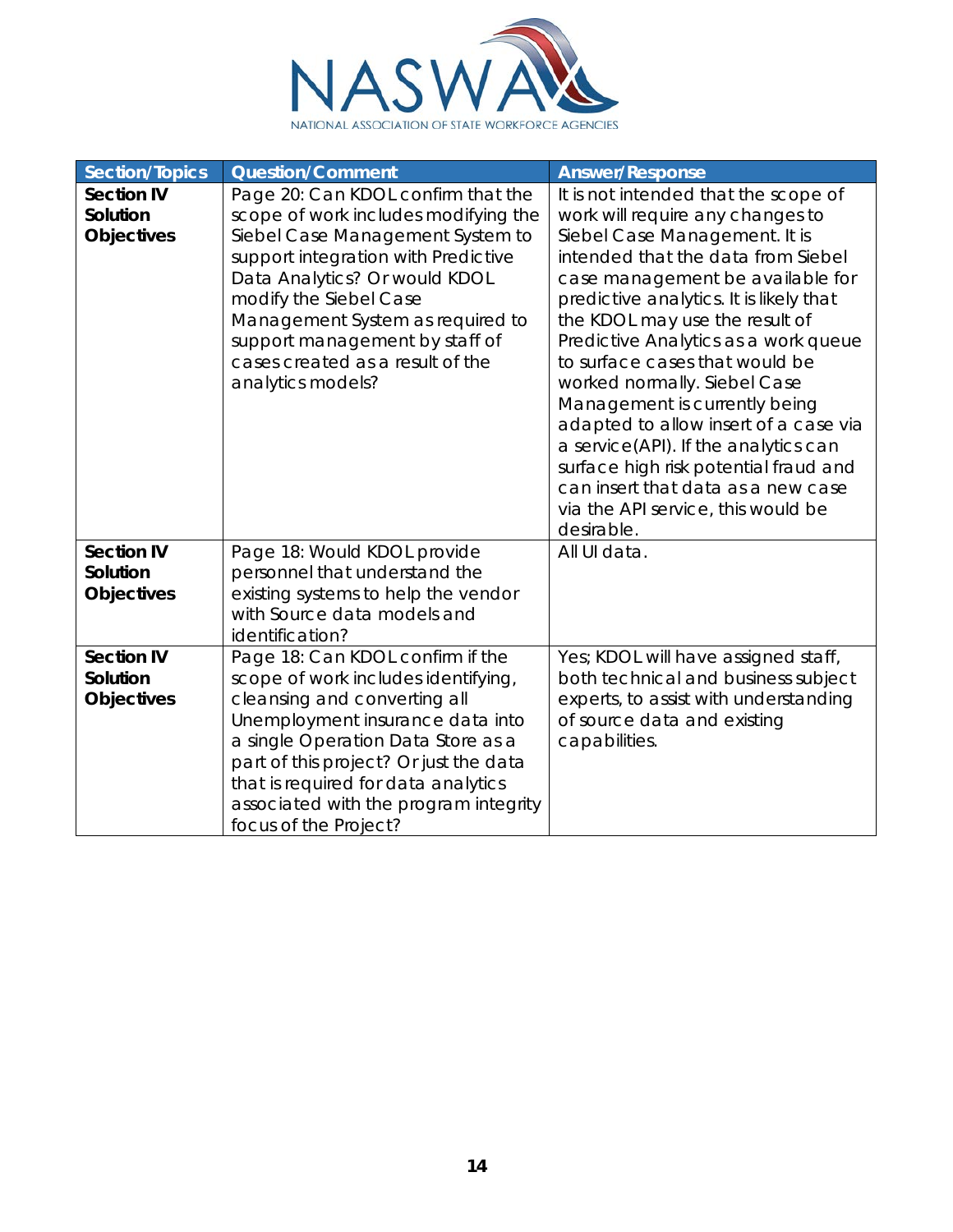

| Section/Topics                                    | <b>Question/Comment</b>                                                                                                                                                                                                                            | <b>Answer/Response</b>                                                                                                                                                                                                                                   |
|---------------------------------------------------|----------------------------------------------------------------------------------------------------------------------------------------------------------------------------------------------------------------------------------------------------|----------------------------------------------------------------------------------------------------------------------------------------------------------------------------------------------------------------------------------------------------------|
| <b>Section V</b><br>Proposal<br>Format            | Did I hear that you are going to<br>provide a format that all contractors<br>will sign for the rfp?                                                                                                                                                | The technical proposal format has<br>already been posted. No NDA is<br>required to access more KDOL<br>current system data format<br>information:<br>To Access the material mentioned in                                                                 |
|                                                   |                                                                                                                                                                                                                                                    | Appendix H, email<br>rfp_responses@itsc.org to receive<br>credentials to this material.<br>An NDA is required for each<br>awarded Contractor staff to access<br>KDOL production data per Federal                                                         |
|                                                   |                                                                                                                                                                                                                                                    | and State regulations.                                                                                                                                                                                                                                   |
| <b>Section V.A</b>                                | On page 22, V. Proposal Format and                                                                                                                                                                                                                 | Bidders should respond items listed in                                                                                                                                                                                                                   |
| Proposal<br>Format                                | Timeline, paragraph 3 states, Bidders<br>shall respond to every item listed in<br>Section VII.A which is Proposal<br>Rating Criteria & Evaluation. Should<br>that be a different section - like VI A-<br>N?                                        | Section III, IV, Section VI A-N and<br>appendices. A proposal structure<br>was posted on 10/24/2016.                                                                                                                                                     |
| <b>Section V.A</b><br>Proposal<br>Format          | As far as how the proposal is to be<br>organized, are we to utilize the<br>headings A-N under Section VI (pgs.<br>24-40) as major section headers, or<br>those items in the table under<br>Section VII as major sections headers,<br>or otherwise? | We will provide a schema of which<br>will be required to follow on how to<br>structure a response such that it<br>helps the bidders and the evaluators<br>in assessing and evaluating what was<br>bid. A proposal structure was posted<br>on 10/24/2016. |
| <b>Section V.A</b><br>Proposal<br>Format          | Is there a page limit for the<br>response?                                                                                                                                                                                                         | Yes, there is. The page limit will be<br>republished with the timeline of<br>events.                                                                                                                                                                     |
| <b>Section V.B</b><br>Proposal<br><b>Timeline</b> | Is the deadline for submitting<br>questions still today 5 pm?                                                                                                                                                                                      | The deadline is 10/24/16 5 pm<br>Eastern Time.                                                                                                                                                                                                           |
| <b>Section V.B</b><br>Proposal<br><b>Timeline</b> | Proposal deadline is not moving, but<br>Q due date and answers are?                                                                                                                                                                                | The new timeline of events has been<br>posted.                                                                                                                                                                                                           |
| <b>Section VI.A</b><br>Eligibility                | Does bidding on this RFP preclude a<br>vendor from bidding on a future<br>Modernization RFP?                                                                                                                                                       | No. Based on work in coordination<br>with KDOL, this is laying a foundation<br>for the data migration piece of UI IT<br>Modernization, but it does not<br>preclude that bidding.                                                                         |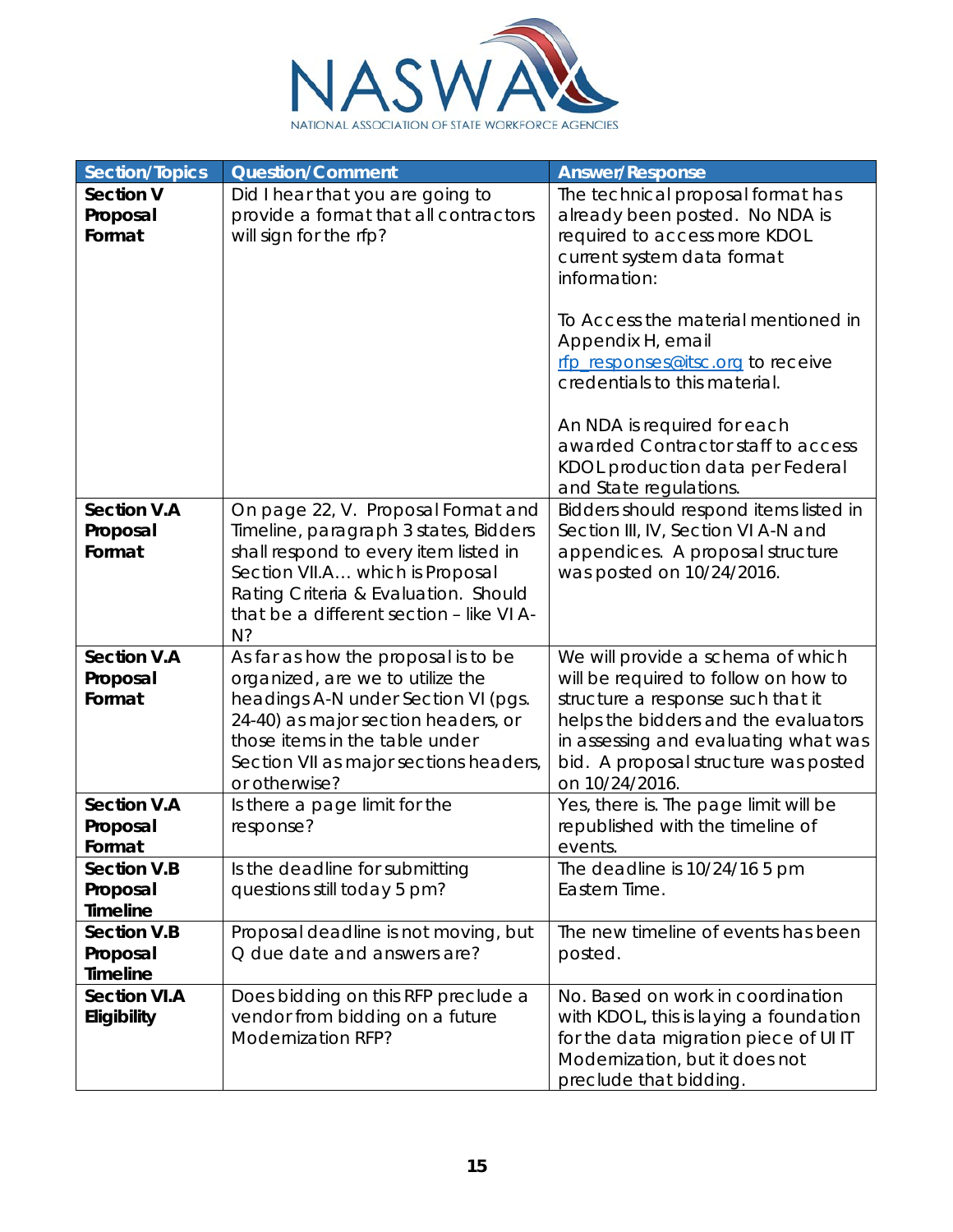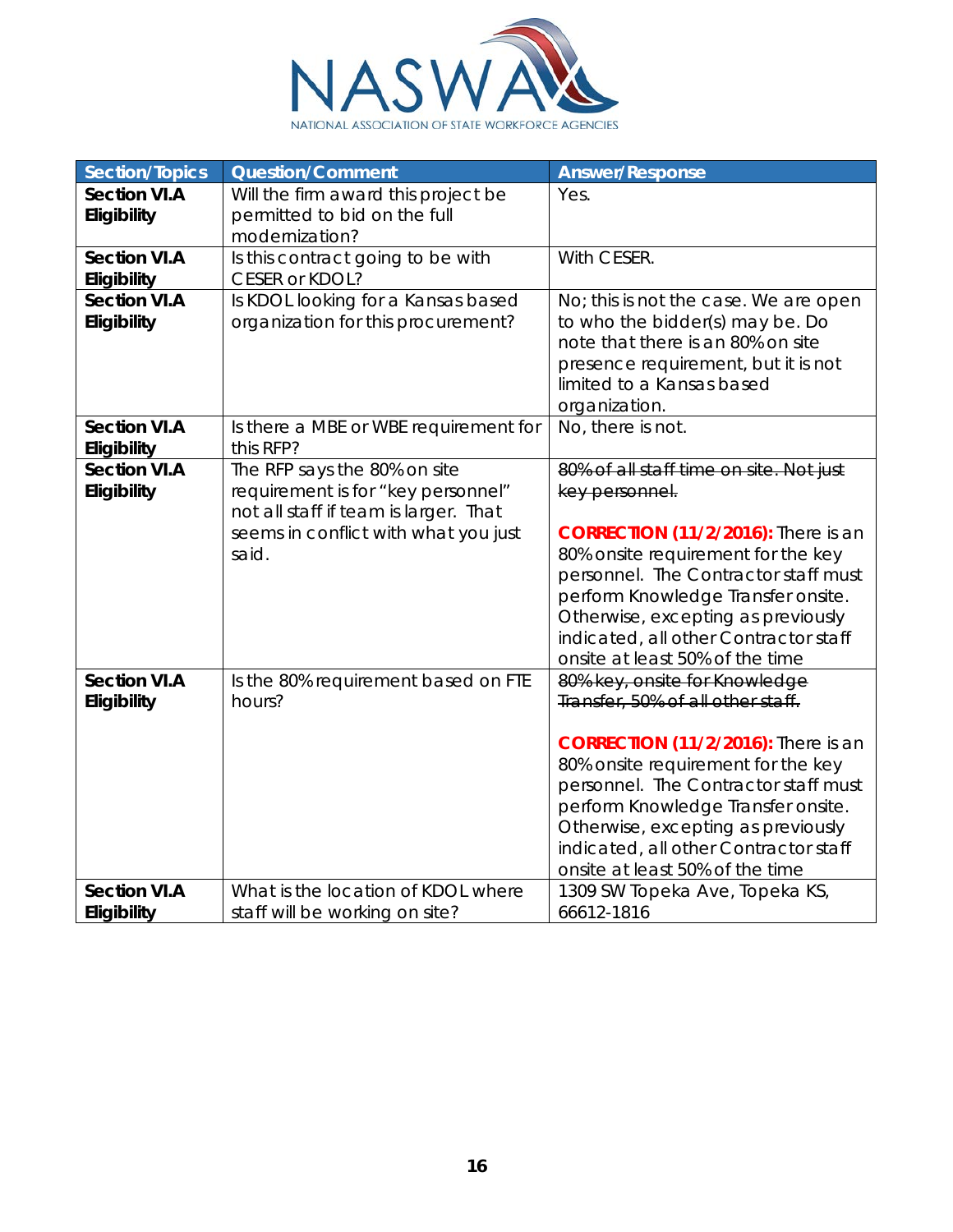

| <b>Section/Topics</b>                       | <b>Question/Comment</b>                                                                                                                                                                                                                                                                                                                                                                              | <b>Answer/Response</b>                                                                                                                                                                                                                                                                                                                                                                                                |
|---------------------------------------------|------------------------------------------------------------------------------------------------------------------------------------------------------------------------------------------------------------------------------------------------------------------------------------------------------------------------------------------------------------------------------------------------------|-----------------------------------------------------------------------------------------------------------------------------------------------------------------------------------------------------------------------------------------------------------------------------------------------------------------------------------------------------------------------------------------------------------------------|
| <b>Section VI.A</b><br>Eligibility          | We understand that 80% of the work<br>has to be performed on site. Our<br>assumption is that the location will be<br>the Topeka site. However, we know<br>that you have satellite offices.<br>Could the Department of Labor<br>please identify/provide the place of<br>performance (including site name<br>and physical address of the facility)<br>where the bidders' resources will be<br>located? | 80% key, onsite for Knowledge<br>Transfer, 50% of all other staff.<br>Topeka, Kansas.<br>1309 SW Topeka Blvd, Topeka, KS<br>66612<br><b>CORRECTION (11/2/2016):</b> There is an<br>80% onsite requirement for the key<br>personnel. The Contractor staff must<br>perform Knowledge Transfer onsite.<br>Otherwise, excepting as previously<br>indicated, all other Contractor staff<br>onsite at least 50% of the time |
| <b>Section VI.C</b><br><b>References</b>    | Can you use the same references for<br>scope of work and COTS Product<br>Category?                                                                                                                                                                                                                                                                                                                   | Yes.                                                                                                                                                                                                                                                                                                                                                                                                                  |
| <b>Section VI.D</b><br><b>Financials</b>    | At what point would you want to<br>review the audited financials? What<br>is the timeline expectations to<br>provide the Audited Financials?                                                                                                                                                                                                                                                         | Everything should be due with the<br>proposal.                                                                                                                                                                                                                                                                                                                                                                        |
| <b>Section VI.F</b><br><b>Key Personnel</b> | Proposal format notes 3 Key<br>Personnel. We presume that these<br>are only the key/named personnel<br>and that our team may be more<br>than 3.                                                                                                                                                                                                                                                      | That is correct. It may not be less but<br>it will certainly be equal or more.                                                                                                                                                                                                                                                                                                                                        |
| <b>Section VI.M</b><br>Cost                 | Has a budget been<br>estimated/established for the<br>project?                                                                                                                                                                                                                                                                                                                                       | There is a budget and there is an<br>estimate, but at the moment it is<br>confidential.                                                                                                                                                                                                                                                                                                                               |
| <b>Section VI.M</b><br>Cost                 | Should the bidder submit a cost<br>schedule only for the Phase A and B?                                                                                                                                                                                                                                                                                                                              | No; the bidder needs to submit for all<br>phases. It is a part of our assessment<br>process in terms of overall costs and<br>it will be one of the dimensions of<br>overall management and ongoing<br>as the project ensues on where we<br>are heading in terms of subsequent<br>options.                                                                                                                             |
| <b>Section VI.M</b><br>Cost                 | Is KDOL looking at this being a fixed<br>Bid proposal?                                                                                                                                                                                                                                                                                                                                               | Yes.                                                                                                                                                                                                                                                                                                                                                                                                                  |
| <b>Section VI.M</b><br>Cost                 | Fixed Fee. Can you clarify the<br>contract type for this procurement?                                                                                                                                                                                                                                                                                                                                | Fixed Price.                                                                                                                                                                                                                                                                                                                                                                                                          |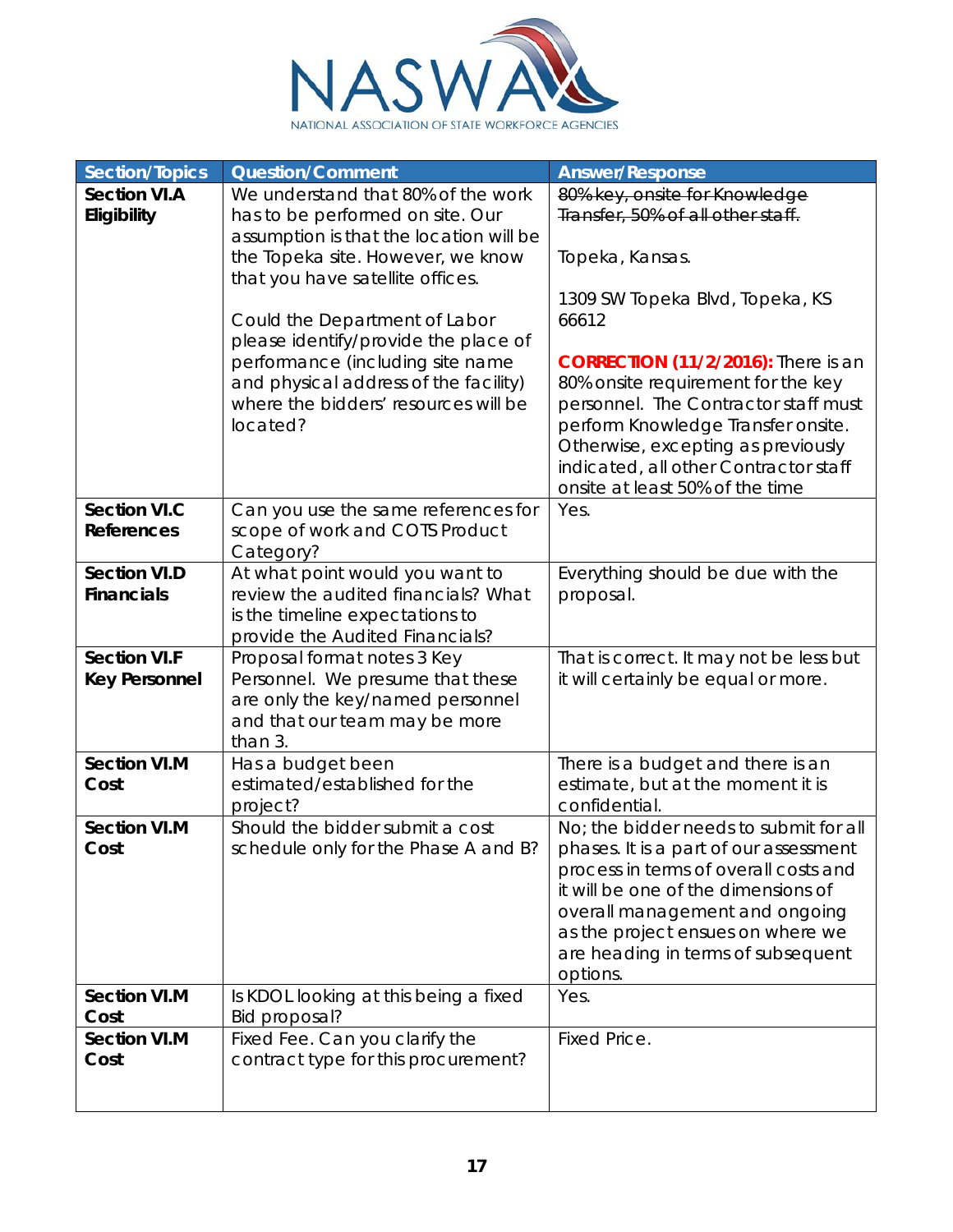

| <b>Section/Topics</b>   | <b>Question/Comment</b>                  | <b>Answer/Response</b>                                                 |
|-------------------------|------------------------------------------|------------------------------------------------------------------------|
| <b>Section VII.A</b>    | Is there a weighting to the scoring      | There is a weighting but it will not be                                |
| <b>Scoring Criteria</b> | criteria?                                | provided to the Bidders.                                               |
| <b>Section VII.A</b>    | RFP references the weighting of          | There is a weighting but it will not be                                |
| <b>Scoring Criteria</b> | Scoring Criteria but it's not included   | provided to the Bidders.                                               |
|                         | in the table. Is that weighting          |                                                                        |
|                         | forthcoming?                             |                                                                        |
| Section VII. C          | Are all Phases to be awarded to one      | There will only be one Primary                                         |
| Evaluation              | bidder? Or is there the possibility that | Contractor. The primary contractor                                     |
| <b>Process</b>          | multiple bidders will be awarded?        | may use subcontractors but the                                         |
|                         |                                          | subcontractors' specific delivery as                                   |
|                         |                                          | related to the RFP requests must be                                    |
|                         |                                          | clearly defined, as well as their                                      |
|                         |                                          | expertise to deliver successfully.                                     |
| <b>Section VII.C</b>    | Will this be a single award for all the  | The award is a Base Contract award                                     |
| Evaluation              | phases? When would the options be        | for Phases A and B. Subsequent to                                      |
| <b>Process</b>          | exercised?                               | that are Phases C-E, those will be                                     |
|                         |                                          | determined before the end of Phase                                     |
|                         |                                          | B. Phase E can be awarded at any                                       |
|                         |                                          | time but because of its high                                           |
|                         |                                          | dependency with the benefits side, it                                  |
|                         |                                          | will likely be awarded earlier than<br>later in the entire engagement. |
| Section VII.C.7         | The RFP references an attached           | The technical proposal format has                                      |
| Contract                | Operational Service Agreement, and       | already been posted. No NDA is                                         |
| <b>Review</b>           | Data Security Agreement. I don't         | required to access more KDOL                                           |
|                         | see those anywhere - can you             | current system data format                                             |
|                         | provide ASAP?                            | information:                                                           |
|                         |                                          |                                                                        |
|                         | 7. Contract Review                       | To Access the material mentioned in                                    |
|                         | Bidders shall review the attached        | Appendix H, email                                                      |
|                         | sample Terms and Conditions,             | rfp_responses@itsc.org to receive                                      |
|                         | Operational Service Agreement, and       | credentials to this material.                                          |
|                         | Data Security Agreement and list any     |                                                                        |
|                         | exceptions or confirm that no            | An NDA is required for each                                            |
|                         | exceptions are taken to each             | awarded Contractor staff to access                                     |
|                         | contract.                                | KDOL production data per Federal                                       |
|                         |                                          | and State regulations.                                                 |
| Appendix                | What about the tables on tables on       | Yes; put an x as applicable.                                           |
|                         | Appendix B, C, D, E and I? Should        | However, the second column talks                                       |
|                         | we just put an "x" in the column that    | about past experience specific to                                      |
|                         | fits our product, ex: Available out of   | the project so and elaboration of the                                  |
|                         | the Box, Available with customization    | "x" is strongly encouraged.                                            |
|                         | or Not Available?                        |                                                                        |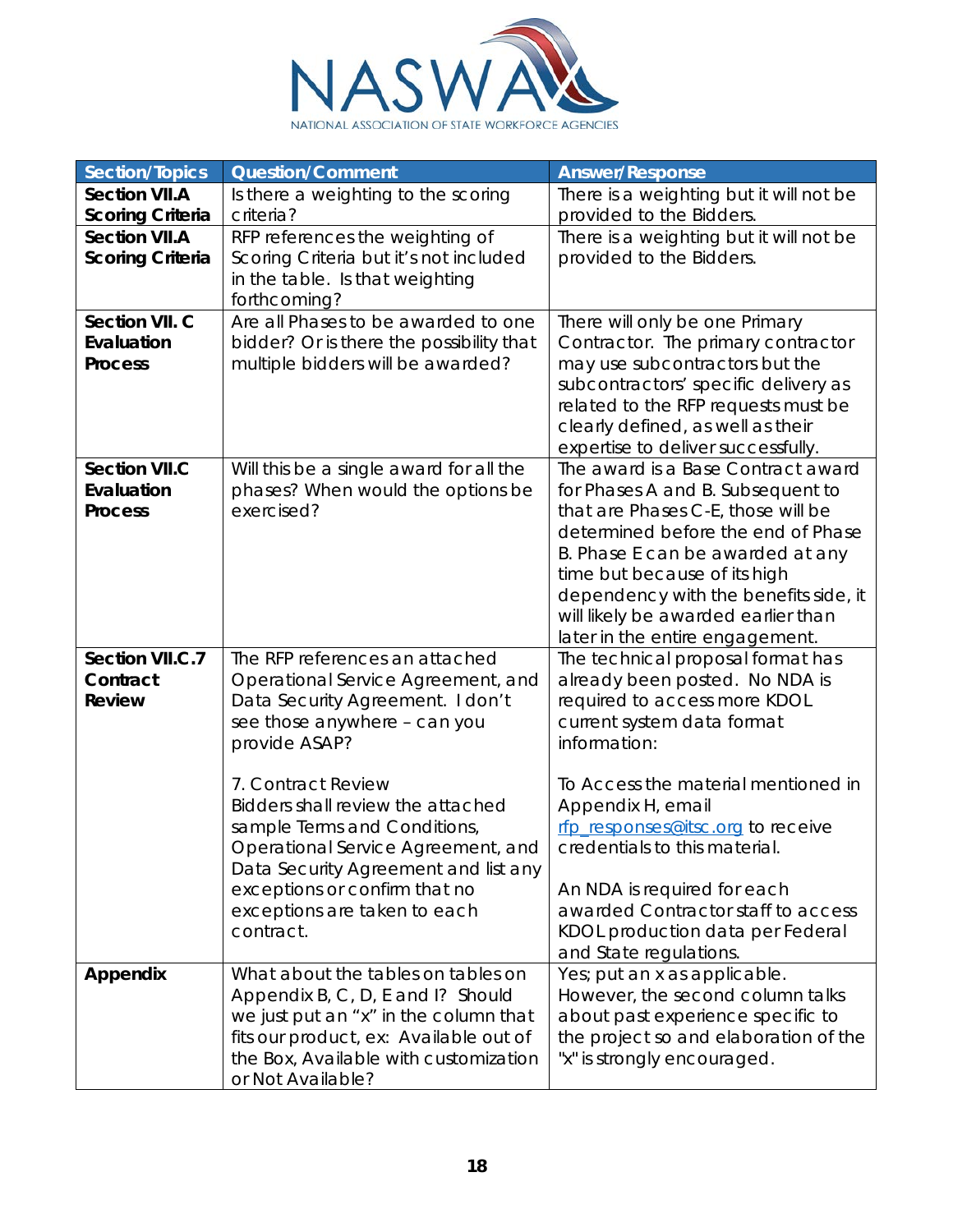

| <b>Section/Topics</b> | <b>Question/Comment</b>                                                      | <b>Answer/Response</b>                                                          |
|-----------------------|------------------------------------------------------------------------------|---------------------------------------------------------------------------------|
| Appendix              | Am I to assume that the first 22 pages<br>are an overview of the RFP and all | Yes. Regarding providing the<br>Appendix and the fees answers.                  |
|                       | answers are to be done in the                                                | However, as indicated in the first                                              |
|                       | appendix areas of this RFP?                                                  | paragraph of section 6, we do need                                              |
|                       |                                                                              | to understand from the bidder how                                               |
|                       |                                                                              | we are going to achieve all the                                                 |
|                       |                                                                              | contractual items that are                                                      |
|                       |                                                                              | enumerated.                                                                     |
| <b>Appendix A</b>     | Is it expected the Siebel Case                                               | Siebel Case Management will be                                                  |
|                       | Management System will be kept?                                              | utilized for KDOL for the foreseeable<br>future. If KDOL pursues a follow on UI |
|                       |                                                                              | modernization effort, then this                                                 |
|                       |                                                                              | product may be replaceable.                                                     |
| <b>Appendix B</b>     | In Appendix B, Business Intelligence                                         | 1. Capability to track specific, user                                           |
|                       | Solution, can you clarify meaning on                                         | defined metrics over time.                                                      |
|                       | the following line items?                                                    | 2. Capability for user to define                                                |
|                       |                                                                              | specific issues to track and status                                             |
|                       | 1. Trend Indicators                                                          | 3. A Web page that allows users to                                              |
|                       | 2. Issue Indicators                                                          | access reports for specific topics.                                             |
|                       | 3. Topic Report access portal                                                | 4. A dashboard that organizes and                                               |
|                       | (multiple topics)                                                            | presents summary or statistical                                                 |
|                       | 4. Topic dashboards<br>5. Customer 360 Dashboard                             | information for specific topics.                                                |
|                       | 6. Graphic Benchmark Tools                                                   | 5. A Web page that presents all<br>information about a customer,                |
|                       | 7. Development tool for Portal                                               | business, or claimant.                                                          |
|                       | development                                                                  | 6. Tool that allows to visualize items 1.                                       |
|                       |                                                                              | and 2. above                                                                    |
|                       | Also, will the initial list of Questions                                     | 7. A tool that is accessible via the                                            |
|                       | and Answers be published on the                                              | web                                                                             |
|                       | website?                                                                     |                                                                                 |
|                       |                                                                              | Yes                                                                             |
| <b>Appendix B</b>     | Run mapping rules in design ** Need                                          | Capability to execute mapping rules                                             |
|                       | more information on what they are<br>looking for here. Data Services has a   | in non-production mode to<br>determine their correctness.                       |
|                       | debug feature whereby the user can                                           |                                                                                 |
|                       | view data as it progresses through a                                         |                                                                                 |
|                       | data flow and Information Steward                                            |                                                                                 |
|                       | can preview the results of cleansing                                         |                                                                                 |
|                       | packages.                                                                    |                                                                                 |
| <b>Appendix B</b>     | Publish flows as workflows Does                                              | Yes; flows means data flows.                                                    |
|                       | "flows" means "data flows"? Data                                             | Different products use these terms                                              |
|                       | flows can reside in the Job itself or                                        | differently. Just explain capability                                            |
|                       | within Work flows that reside in Jobs.                                       |                                                                                 |
|                       | Only jobs can be "executed".                                                 |                                                                                 |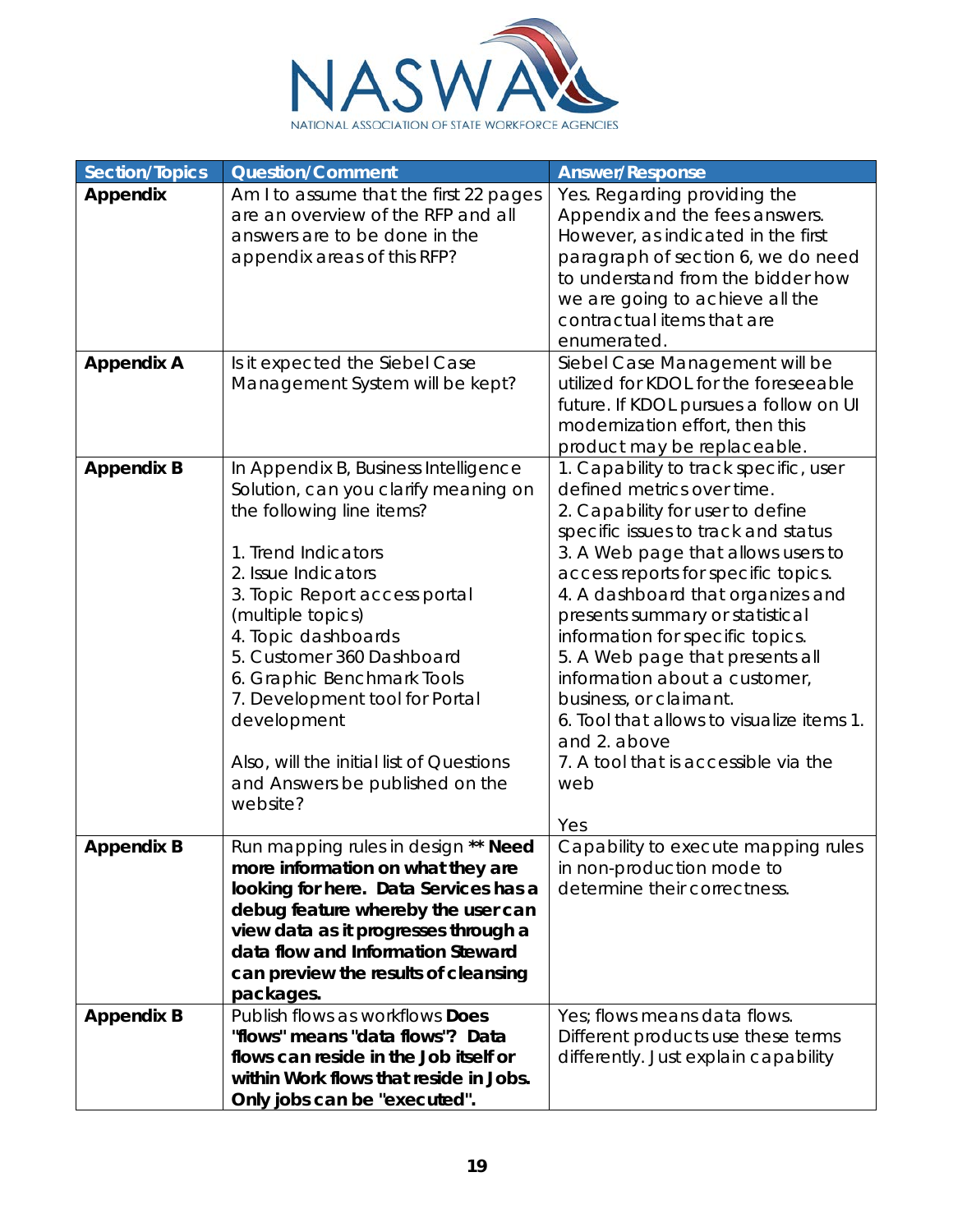

| <b>Section/Topics</b> | <b>Question/Comment</b>                                                | <b>Answer/Response</b>                                                 |
|-----------------------|------------------------------------------------------------------------|------------------------------------------------------------------------|
| <b>Appendix B</b>     | Ability for multiple endpoint formats                                  | Example a spreadsheet may contain                                      |
|                       | to use same data integration service.                                  | all wage records for an employer.                                      |
|                       | ** Could use an example of what                                        | But a web page or an API may bring                                     |
|                       | they are looking to accomplish in                                      | in same data. Each is using a                                          |
|                       | order to help answer.                                                  | different end point but will contain                                   |
|                       |                                                                        | same data and integration will be                                      |
|                       |                                                                        | same to move data to all final                                         |
|                       |                                                                        | storage locations.                                                     |
| <b>Appendix F</b>     | What about the table on Appendix                                       | Yes; we will provide and update and                                    |
|                       | F? Are we supposed to put in the                                       | an addendum to that.                                                   |
|                       | description of the document we use                                     |                                                                        |
|                       | for this purpose?                                                      |                                                                        |
| <b>Appendix F</b>     | In Appendix F, Does Due at Proposal                                    | One time with the Proposal.                                            |
|                       | time indicate RFP proposal or                                          |                                                                        |
| <b>Appendix F</b>     | Iteration Proposal/Begin time?<br>Are we to assume only the questions  |                                                                        |
|                       | listed as Due "Proposal" are due to                                    | Yes; just with the proposal and not to<br>be resubmitted or updated as |
|                       | be submitted with the RFP response?                                    | related to option 1, 2, etc.                                           |
| <b>Appendix H</b>     | Page 77: Is there an ITSC Non-                                         | An amended NDA has been posted.                                        |
| <b>Non-Disclosure</b> | Disclosure form that would need to                                     |                                                                        |
|                       | be filled out, or would we use our                                     |                                                                        |
|                       | standard Non-Disclosure form?                                          |                                                                        |
| <b>Appendix H</b>     | When will the non-disclosure form for                                  | An amended NDA has been posted.                                        |
| Non-Disclosure        | Section H be provided to vendors?                                      |                                                                        |
| General               | The RFP mentions that KDOL is                                          | Preference will be given to solutions                                  |
| (Existing             | primarily a Microsoft environment.                                     | that leverage KDOL existing                                            |
| Systems)              | Does KDOL plan to procure Microsoft                                    | knowledge base.                                                        |
|                       | products, or will non-Microsoft                                        |                                                                        |
|                       | products be given equal merit?                                         |                                                                        |
| General               | What databases does KDOL                                               | All databases that are not on the                                      |
| (Existing             | currently have running on its                                          | mainframe are on MS SQL.                                               |
| Systems)              | Microsoft SQL Database Servers?                                        |                                                                        |
| General               | Does KDOL have plans to eventually                                     | Yes, your assumption is correct.                                       |
| (Existing             | migrate its mainframe systems to                                       |                                                                        |
| Systems)              | another platform? We imagine that                                      |                                                                        |
|                       | KDOL would prefer that the Data                                        |                                                                        |
|                       | Management and Data Analytics                                          |                                                                        |
|                       | system be flexible enough to require                                   |                                                                        |
|                       | minimal change if/when it does                                         |                                                                        |
| General               | migrate away from its mainframe.<br>Questions 11 and 12 are due at the | If the items 11 and 12 are on page 9                                   |
|                       | submittal of the proposal?                                             | then yes, we expect the vendor to                                      |
|                       |                                                                        | include this as part of the proposal.                                  |
|                       |                                                                        |                                                                        |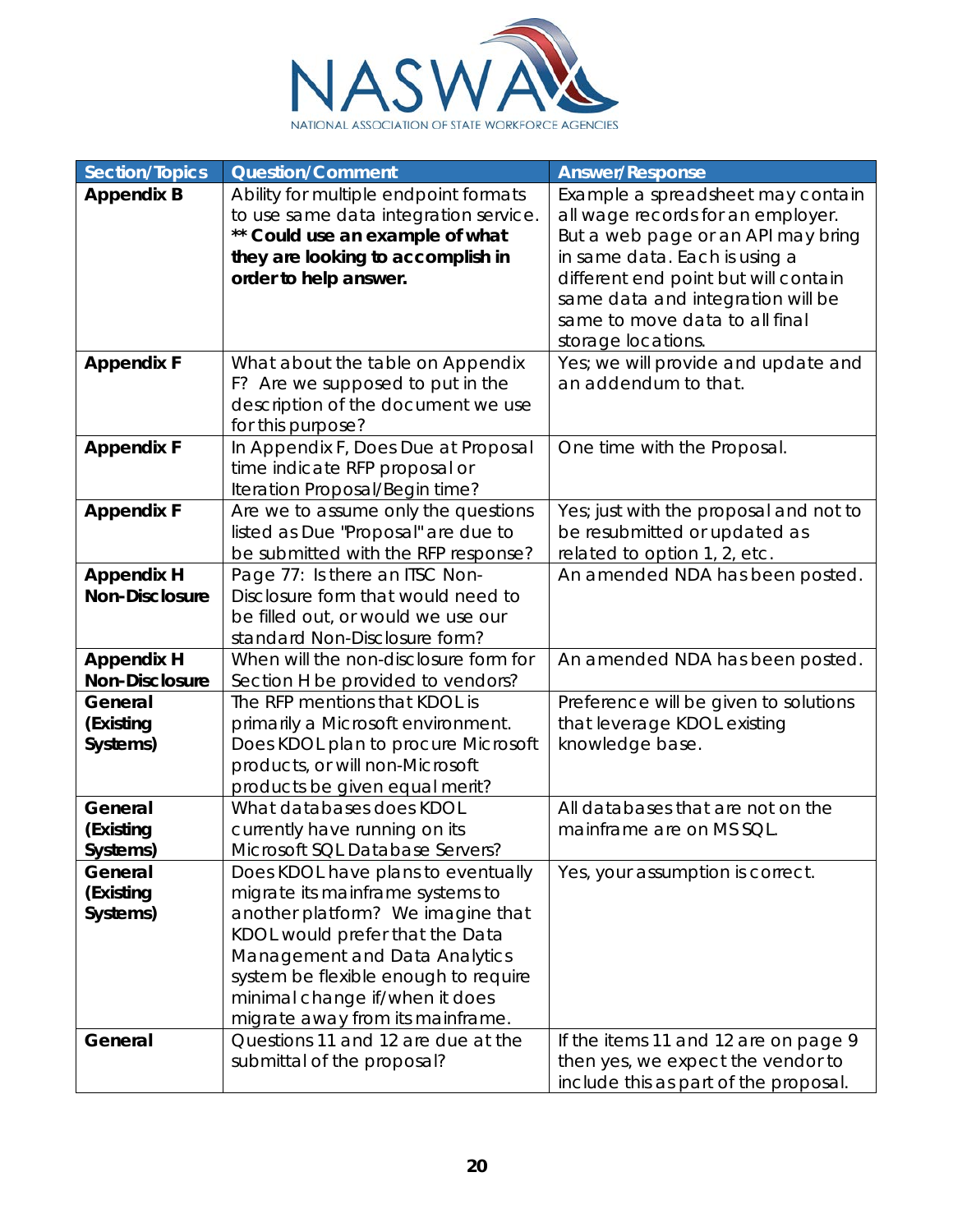

| <b>Section/Topics</b> | <b>Question/Comment</b>                                                                                                                                                                                                                                                                                                                                                                                                                                                                                                                   | <b>Answer/Response</b>                                                                                                                                                        |
|-----------------------|-------------------------------------------------------------------------------------------------------------------------------------------------------------------------------------------------------------------------------------------------------------------------------------------------------------------------------------------------------------------------------------------------------------------------------------------------------------------------------------------------------------------------------------------|-------------------------------------------------------------------------------------------------------------------------------------------------------------------------------|
| General               | The RFP is initially focused on data<br>quality, then shifts focus to a<br>standalone date store. As the RFP<br>continues, the optional contracts<br>phases sections outline the business<br>process and benefits of matching,<br>cleansing, and analytics, but are<br>secondary to having the standalone<br>data store in place. Please clearly<br>articulate the set of key business<br>problems that needs to be solved by<br>a successful implementation of these<br>RFP requirements.                                                | This information is in the RFP.                                                                                                                                               |
| General               | We have thoroughly reviewed the<br>RFP for a standalone relational data<br>store (data management), and the<br>various reporting and predictive<br>analytics and dashboard identifiers<br>for Fraud (Data analytics). Has a<br>determination been made on what<br>solution set (existing or future) will<br>support the business functions of<br>follow-up and tracking of the various<br>elements identified through the<br>analytics (e.g. internal employee<br>fraud, Claim Fraud, Employer Fraud,<br>Appeals, case management, etc.)? | The RFP is intended to provide<br>capability to find fraud. Tracking of<br>the efforts will be done outside of the<br>RFP and intended in near term to be<br>use Siebel Case. |
| General               | As KDOL moves forward with the RFP,<br>should the proposal take into<br>consideration the "de-<br>commissioning" of existing processes<br>that will be replaced by some of the<br>functions outlined in this RFP, or will<br>the State resources be responsible<br>and assume accountability for de-<br>commissioning the legacy processes<br>to reduce duplicative processes and<br>outputs?                                                                                                                                             | KDOL will be responsible for de-<br>commissioning legacy systems and<br>processes.                                                                                            |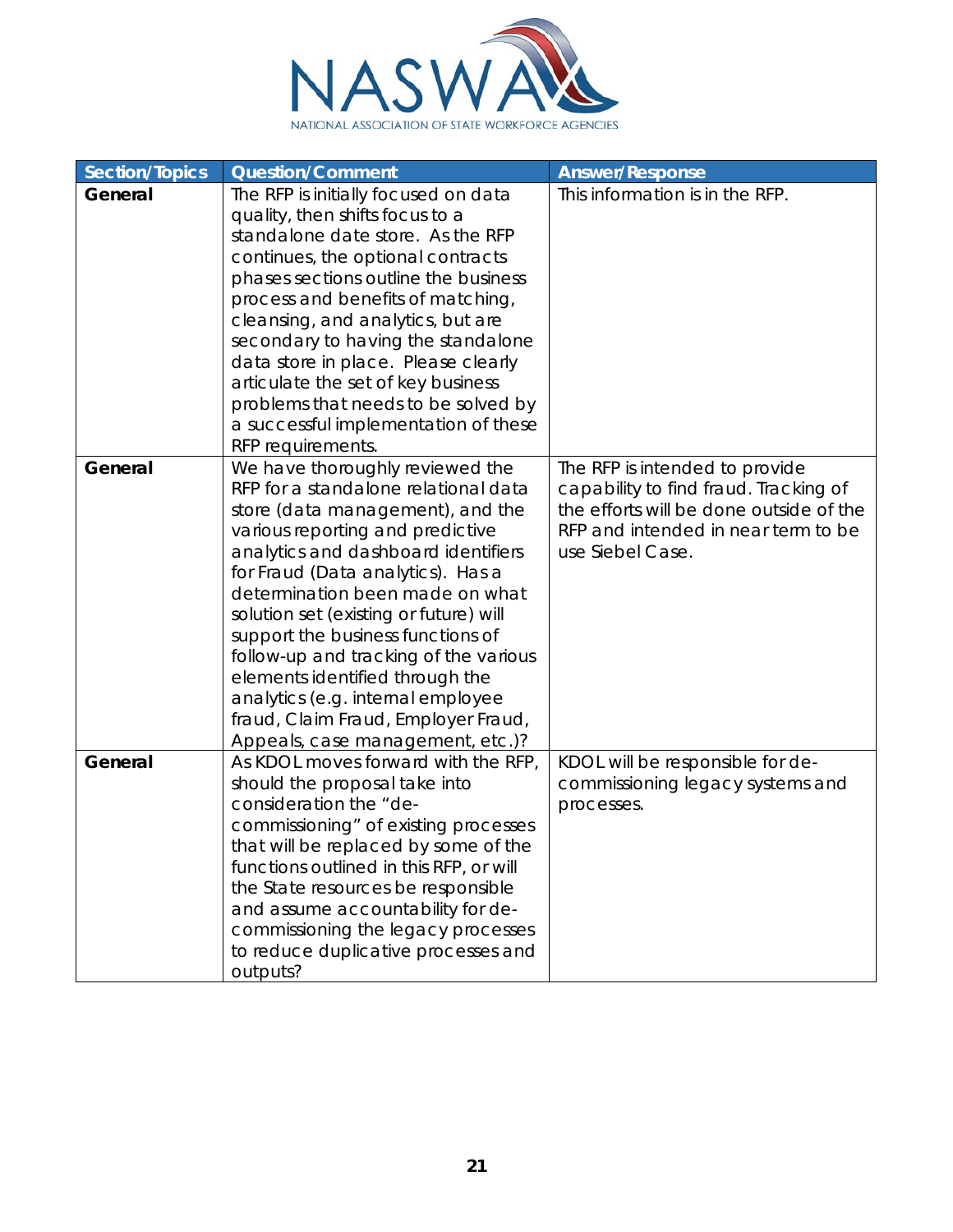

| <b>Section/Topics</b> | <b>Question/Comment</b>                                                                                                                                                                                                                                                                                                                                                                                                                                                                      | <b>Answer/Response</b>                                                                                                                                                                                                                                                                                                                                                                                                                                       |
|-----------------------|----------------------------------------------------------------------------------------------------------------------------------------------------------------------------------------------------------------------------------------------------------------------------------------------------------------------------------------------------------------------------------------------------------------------------------------------------------------------------------------------|--------------------------------------------------------------------------------------------------------------------------------------------------------------------------------------------------------------------------------------------------------------------------------------------------------------------------------------------------------------------------------------------------------------------------------------------------------------|
| General               | Does KDOL prefer a Cloud or on<br>premise solution, or is either option<br>acceptable? Is it up to the vendor<br>to suggest the appropriate option?                                                                                                                                                                                                                                                                                                                                          | On-premise is the preferred solution<br>but cloud and hybrid will be<br>considered; a detailed technical<br>description is required per the<br>requirements of the RFP. All costs<br>shall be provided per the pricing<br>formats. Any Cloud solution must be<br>FedRAMP rev 4 compliant. The<br>bidder must clearly describe how PII<br>data will be protected. The<br>Ownership Rights clause in the Terms<br>and Conditions must be clearly<br>addressed. |
| General               | Does KDOL have any specific UI Tax<br>reporting packages and sample<br>reports that it must produce?                                                                                                                                                                                                                                                                                                                                                                                         | KDOL has no existing tax reporting<br>package. Direct queries into Siebel<br>or mainframe batch reports are used<br>today.                                                                                                                                                                                                                                                                                                                                   |
| General               | Please describe the file layouts of the<br>source data, including number of<br>attributes and approximate number<br>of records of each file for each of<br>the 4 sources.<br>a. Please<br>indicate those data elements which<br>KDOL expects to process that have a<br>many-to-1 relationship (many<br>addresses to 1 contact, many phone<br>numbers to 1 contact, many<br>identifiers to 1 contact, etc.).<br>b. Please indicate if the data<br>elements need be consolidated or<br>merged. | KDOL has no existing tax reporting<br>package. Direct queries into Siebel<br>or mainframe batch reports are used<br>today.                                                                                                                                                                                                                                                                                                                                   |
| General               | Please provide the number of<br>records for various entities from<br>different systems that are in scope,<br>including info about all child records,<br>such as activities, addresses, phones,<br>etc.                                                                                                                                                                                                                                                                                       | These will be included with the files<br>as part of the Information available<br>after NDA is completed for each<br>vendor. Volume information is not<br>available but can be derived from<br>Mainframe core systems.                                                                                                                                                                                                                                        |
| General               | Is the vendor to master inactive<br>citizens/companies, as well? Are<br>there guidelines available as to how<br>to manage those with respect to<br>matching and merging, and usage<br>of various services during initial load<br>and later?                                                                                                                                                                                                                                                  | Yes; inactive citizens and companies<br>have a long history in Kansas and will<br>be part of target solution data.                                                                                                                                                                                                                                                                                                                                           |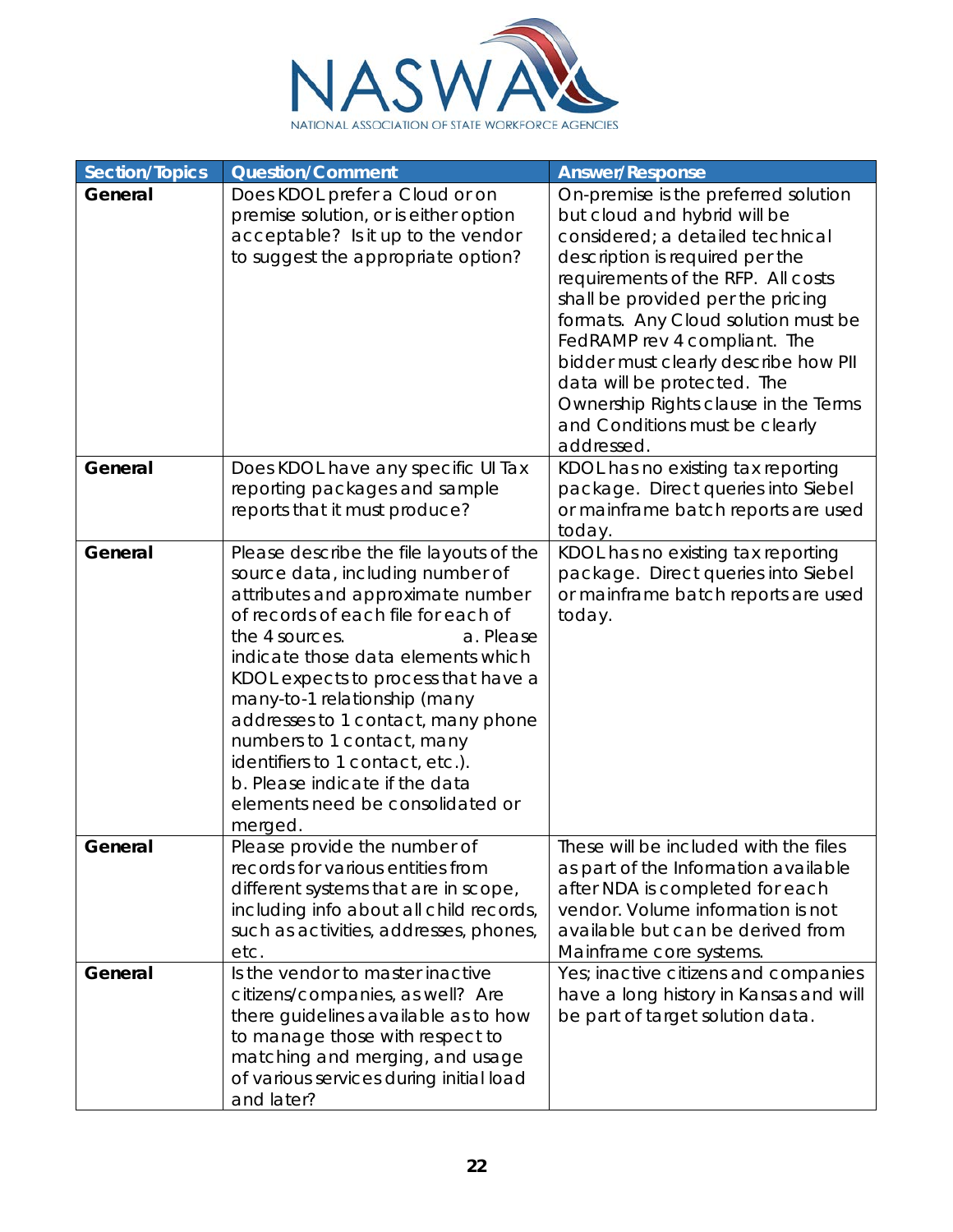

| Section/Topics | <b>Question/Comment</b>                                                                                                                                                                                                                                                                                                                     | <b>Answer/Response</b>                                                                                                                                                                                                                                                                                                                                                                                          |
|----------------|---------------------------------------------------------------------------------------------------------------------------------------------------------------------------------------------------------------------------------------------------------------------------------------------------------------------------------------------|-----------------------------------------------------------------------------------------------------------------------------------------------------------------------------------------------------------------------------------------------------------------------------------------------------------------------------------------------------------------------------------------------------------------|
| General        | What are the various types of<br>relationships, in terms of complexity,<br>quality, and number that are to be<br>supported? Are roll-up functionalities<br>and UI-based relationship<br>management needed?                                                                                                                                  | Employer parent child and corporate<br>relationships are expected to be<br>supported (rollup to ultimate parent<br>is needed) Employer relationships to<br>third party service providers are<br>included. (i.e. Payroll). Family<br>relations to claimants are not<br>included in UI data structures. Citizen<br>to multiple employers inside and<br>outside of Kansas are normal for UI<br>data relationships. |
| General        | Is the vendor to support/generate<br>Householding? If yes, please provide<br>the definition that will be in scope for<br>qualification as household. Are<br>matching/merging functionalities<br>needed for households? Are<br>matching/merging functionalities<br>needed for households?                                                    | Family house holding is not needed<br>(assume you mean family or<br>household structure). However, one<br>of the fraud indicators is multiple<br>claims from same address so quality<br>address and duplicate address is<br>important indicators.                                                                                                                                                               |
| General        | It is mentioned that Role-Based<br>Access Control is to be<br>implemented. Please detail the<br>levels of roles and complexity in data<br>visibility that might be needed.                                                                                                                                                                  | It is estimated there will be 10-15 roles<br>each for Tax and for benefits and 5<br>for asset recovery.                                                                                                                                                                                                                                                                                                         |
| General        | Is Oracle WebLogic part of the<br>current technology stack? Also,<br>please indicate the hours through<br>which the solution tools must be<br>available for data processing and<br>access.                                                                                                                                                  | "24 X 7 X 365. 99.5% availability less<br>defined maintenance windows<br>which shall be less than 6 hours<br>monthly. Oracle WebLogic is not part<br>of current technology stack.                                                                                                                                                                                                                               |
| General        | What is the fraction of daily changes<br>to data? Please provide Create,<br>Update, and Delete volumes<br>separately.                                                                                                                                                                                                                       | It is estimated that there is less than<br>10% changes daily. Very few deletes.                                                                                                                                                                                                                                                                                                                                 |
| General        | We may need source systems, such<br>as Siebel and mainframes to<br>modify/add data elements. How<br>feasible will those be? (For example,<br>modification of relationships and<br>hierarchies, and normal non-<br>relational data elements that might<br>be the result of data cleansing,<br>adding some universal identifiers,<br>$etc.$ ) | Changes to source systems is going<br>to very limited due to resource<br>constraints and adding to legacy<br>code base challenges.                                                                                                                                                                                                                                                                              |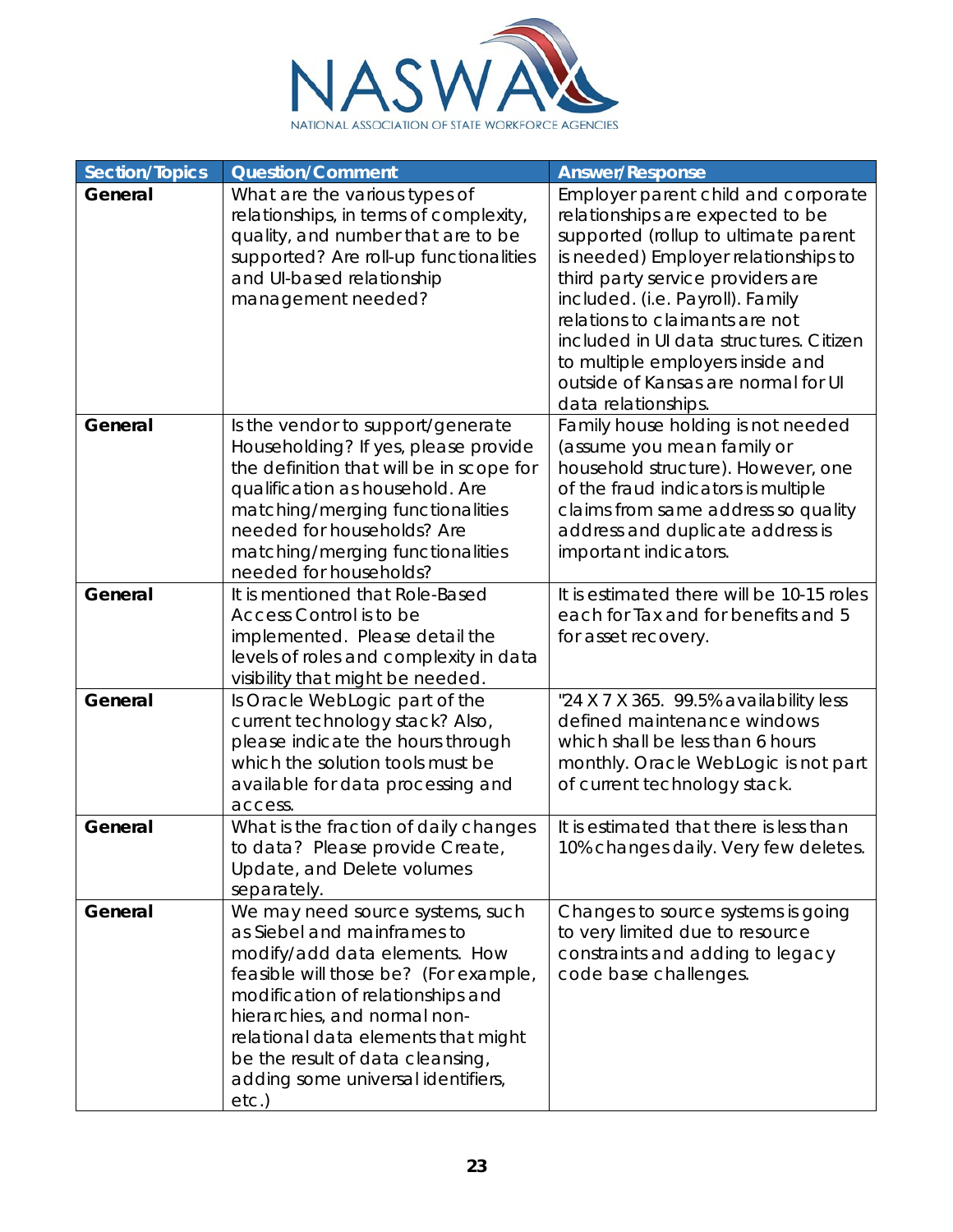

| <b>Section/Topics</b> | <b>Question/Comment</b>                                                                                                                                                                                                                                          | <b>Answer/Response</b>                                                                                                                                                                                                                                                                                                                                                  |
|-----------------------|------------------------------------------------------------------------------------------------------------------------------------------------------------------------------------------------------------------------------------------------------------------|-------------------------------------------------------------------------------------------------------------------------------------------------------------------------------------------------------------------------------------------------------------------------------------------------------------------------------------------------------------------------|
| General               | Will it be possible to do real-time                                                                                                                                                                                                                              | Siebel yes it is possible. No it is not                                                                                                                                                                                                                                                                                                                                 |
|                       | change data capture in systems                                                                                                                                                                                                                                   | being currently used. Mainframe will                                                                                                                                                                                                                                                                                                                                    |
|                       | such as Siebel and mainframe, as                                                                                                                                                                                                                                 | require tools/products or                                                                                                                                                                                                                                                                                                                                               |
|                       | they are currently implemented with                                                                                                                                                                                                                              | development.                                                                                                                                                                                                                                                                                                                                                            |
|                       | the department?                                                                                                                                                                                                                                                  |                                                                                                                                                                                                                                                                                                                                                                         |
| General               | Will Siebel and mainframe system be                                                                                                                                                                                                                              | Siebel yes it is possible. Mainframe                                                                                                                                                                                                                                                                                                                                    |
|                       | able to accept real time updates                                                                                                                                                                                                                                 | will require tools/products or                                                                                                                                                                                                                                                                                                                                          |
|                       | through web services?                                                                                                                                                                                                                                            | development.                                                                                                                                                                                                                                                                                                                                                            |
| General               | How many environments need to be<br>maintained during the project? Who<br>will provide administration support?<br>(There may be areas of common<br>skillset between KDOL and the<br>implementer.)                                                                | Production, Test and Development.<br>Multiple developments if that is<br>vendors project approach. KDOL will<br>provide operating system and patch<br>support and storage administration.<br>Vendor will provide product<br>administrative support until official<br>handoff is done to KDOL, when KDOL<br>has migrated solution to production<br>and it is stabilized. |
| General               | Do historical changes to data need<br>to be captured? Is rollback of<br>records to a point in time in the past<br>through minimal manual intervention<br>a required functionality of the<br>solution?                                                            | Historical changes will not be<br>required. Rollback to a point in time<br>is not required.                                                                                                                                                                                                                                                                             |
| General               | Is there a requirement that the<br>solution is on premise, cloud, or a<br>hybrid? There is mention in the RFP<br>document about hardware and OS<br>being provided by KDOL - it is a<br>"Microsoft world". Does this mean<br>an on premise solution is requested? | On-premise is the preferred solution<br>but cloud and hybrid will be<br>considered.<br>If a non-Microsoft solution is<br>proposed then vendor is expected<br>to provide as part of the proposal<br>the additional training, licensing and<br>support cost/efforts until KDOL has<br>developed experience to utilize.                                                    |
| General               | Are delete operations hard or soft<br>deletes?                                                                                                                                                                                                                   | Soft                                                                                                                                                                                                                                                                                                                                                                    |
| General               | What is the current stack of<br>integration tools?                                                                                                                                                                                                               | SSIS and FTP are only tools currently<br>used.                                                                                                                                                                                                                                                                                                                          |
| General               | Is data masking a requirement for<br>the dev. and test efforts? In that<br>case, how will KDOL handle this, or is<br>the vendor required to provide the<br>necessary support, such as tools and<br>services?                                                     | KDOL would prefer to use data<br>masking for PII. If vendor can<br>propose this as part of solution that<br>would be beneficial to KDOL.<br>The Contractor shall not have access<br>to IRS FTI TOP data; this data will not<br>be part of the project                                                                                                                   |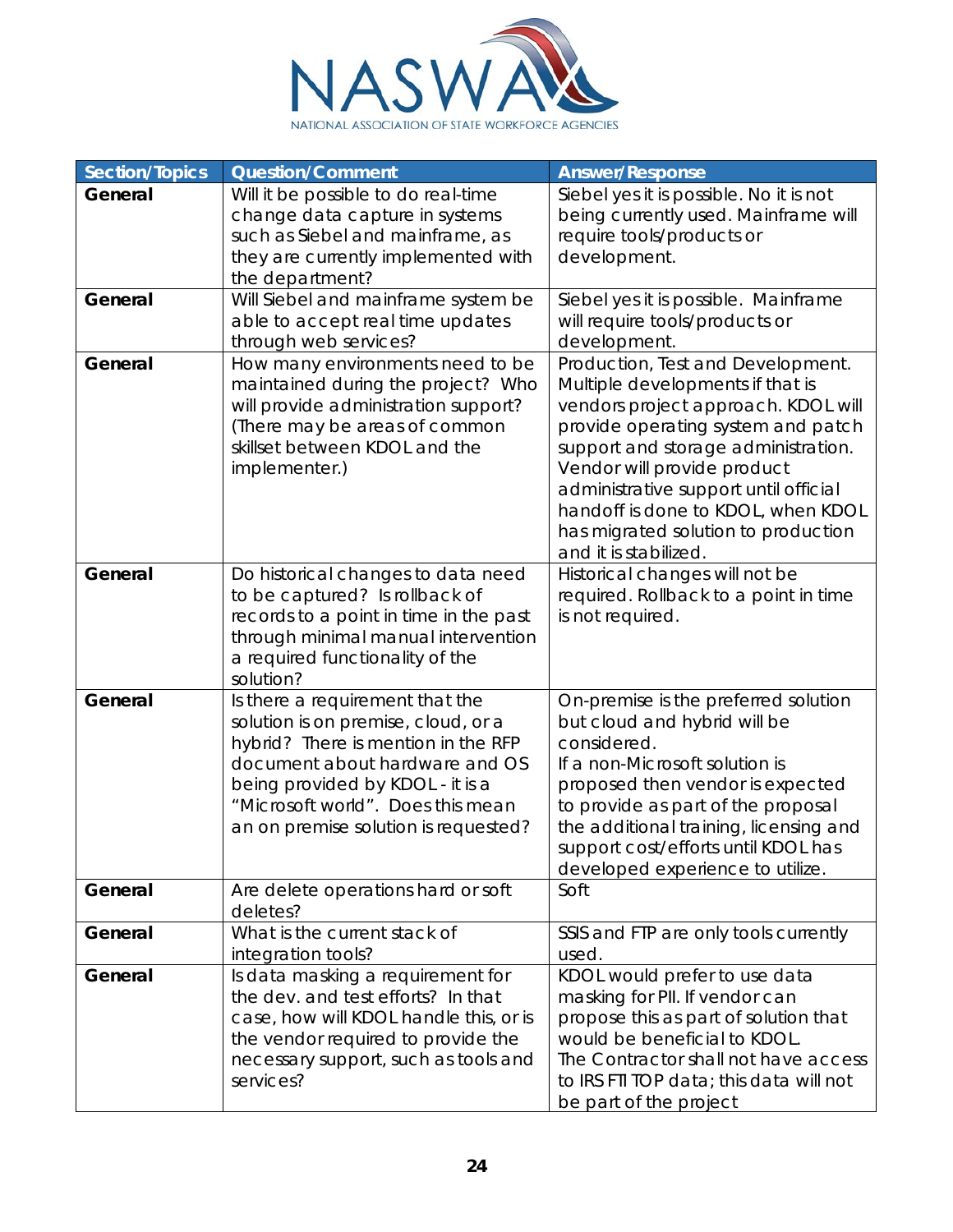

| Section/Topics | <b>Question/Comment</b>                                                                                                                                                                                                                                                                                                                                                                                                                                                                 | <b>Answer/Response</b>                                                                                                                                                                                                                                                                       |
|----------------|-----------------------------------------------------------------------------------------------------------------------------------------------------------------------------------------------------------------------------------------------------------------------------------------------------------------------------------------------------------------------------------------------------------------------------------------------------------------------------------------|----------------------------------------------------------------------------------------------------------------------------------------------------------------------------------------------------------------------------------------------------------------------------------------------|
| General        | How complex is survivorship<br>envisioned for various attributes and<br>child entities?                                                                                                                                                                                                                                                                                                                                                                                                 | The Contractor will need to discern<br>this as part of the effort. There is<br>minimal chance that there is<br>duplicate data in our existing system.<br>Survivorship of Golden Record should<br>not really be a problem since there<br>are no known duplicates. KDOL will<br>fix core data. |
| General        | Please provide details about<br>software used for access control<br>(e.g. Microsoft AD, something else?).                                                                                                                                                                                                                                                                                                                                                                               | Existing is Microsoft AD for MS<br>environments. Top Secret for<br>Mainframe.                                                                                                                                                                                                                |
| General        | For matching, we assume addresses<br>will be used. Since the data model is<br>not known, one possibility exists that<br>citizens may have multiple addresses<br>associated with them, with one<br>being a primary address. Are we to<br>use all address combinations for<br>matching purposes? This may<br>become quite complicated,<br>needing a prior study regarding<br>feasibility.                                                                                                 | KDOL is looking for the capability to<br>do matching. The tools provided<br>should give KDOL the ability to do<br>matching in batch and on the fly.<br>We expect the vendor to<br>demonstrate the level of capabilities<br>of data matching using multiple<br>addresses.                     |
| General        | How should the proposal be<br>organized? In other words, is there a<br>specific outline that responders are<br>to adhere to (i.e. section headers)?                                                                                                                                                                                                                                                                                                                                     | Technical proposal format has been<br>posted                                                                                                                                                                                                                                                 |
| General        | We understand that the deadline to<br>submit questions and clarifications<br>was extended to 10/24, and that<br>answers will be provided on 10/28.<br>Given that this only allows 2 weeks<br>between clarifications being<br>provided and the proposal deadline,<br>will KDOL grant an extension of the<br>proposal deadline by two weeks?<br>This will provide enough time to<br>develop a thorough response and<br>propose the best possible solution to<br>meet KDOL's requirements. | There is an extension to 11/18 5:00<br>pm Eastern Time.                                                                                                                                                                                                                                      |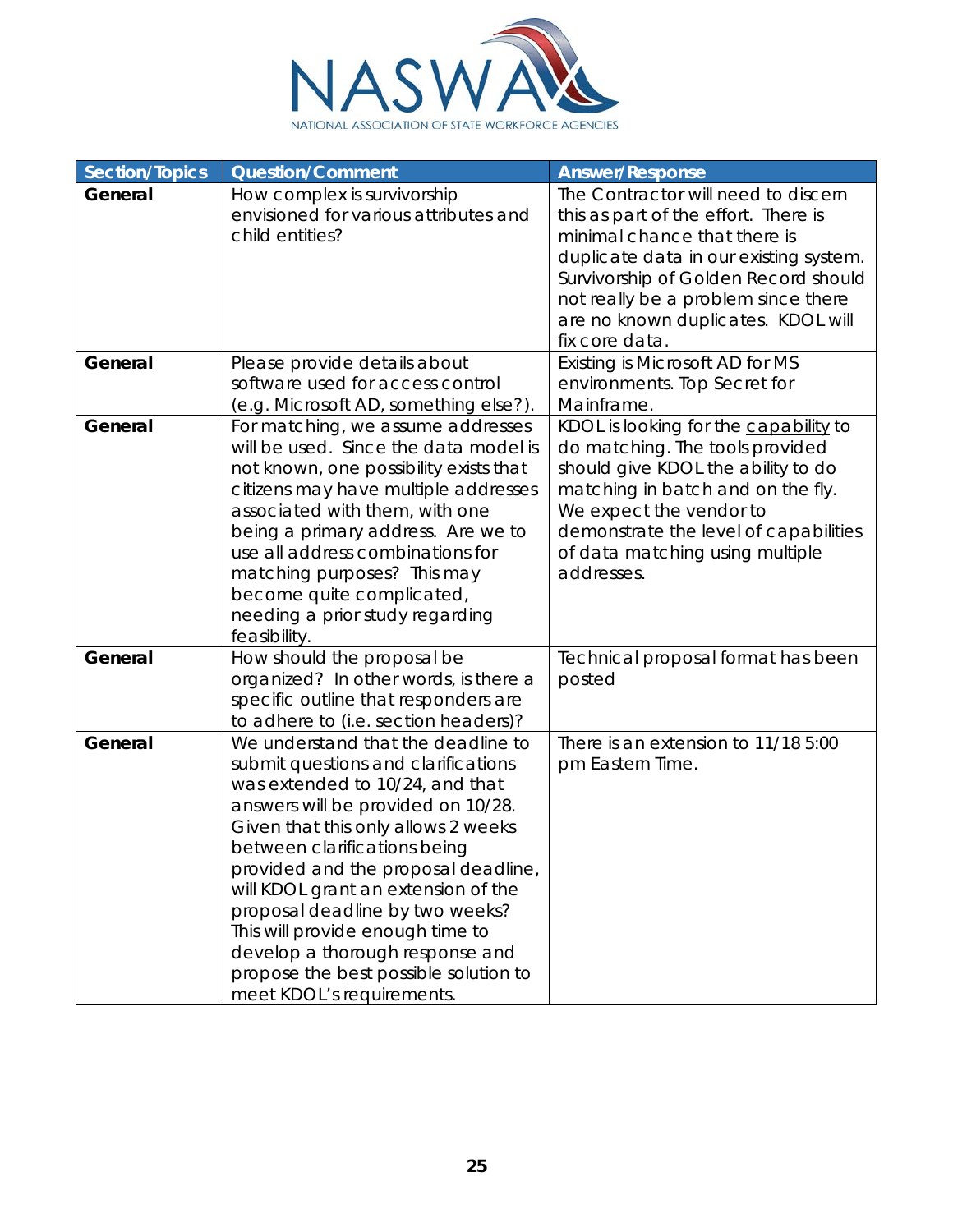

| Section/Topics     | <b>Question/Comment</b>                                                                                                                                                                                                                                                                                                        | <b>Answer/Response</b>                                                                                                                                                                                                                                                                                                                                            |
|--------------------|--------------------------------------------------------------------------------------------------------------------------------------------------------------------------------------------------------------------------------------------------------------------------------------------------------------------------------|-------------------------------------------------------------------------------------------------------------------------------------------------------------------------------------------------------------------------------------------------------------------------------------------------------------------------------------------------------------------|
| General            | Will NASWA be a beneficiary of the<br>services provided pursuant to this<br>RFP?                                                                                                                                                                                                                                               | KDOL may share directly with other UI<br>agencies. Per the funding source of<br>this project, USDOL has the rights to<br>share with other UI agencies in the<br>nation. NASWA (ITSC and Integrity<br>Center) may be a mechanism by<br>which this sharing is accomplished.                                                                                         |
| General            | Will NASWA be required to access to<br>the software licensed pursuant to this<br>RFP?                                                                                                                                                                                                                                          | <b>No</b>                                                                                                                                                                                                                                                                                                                                                         |
| General            | 3. Which entity (or entities) will sign<br>the resulting contract?                                                                                                                                                                                                                                                             | <b>CESER</b> (business unit of NASWA)                                                                                                                                                                                                                                                                                                                             |
| General<br>General | This NDA is written to apply to a<br>specific individual. Are you guys<br>okay with the attached<br>modifications that would better<br>address compliance by our firm as a<br>whole? I assume you will provide<br>access to the documentation upon<br>finalization of this agreement?<br>Will the firm awarded this project be | No NDA is required to access more<br>KDOL current system data format<br>information:<br>To Access the material mentioned in<br>Appendix H, email<br>rfp_responses@itsc.org to receive<br>credentials to this material.<br>An NDA is required for each<br>awarded Contractor staff to access<br>KDOL production data per Federal<br>and State regulations.<br>Yes. |
|                    | permitted to bid on the full UI/IT<br>modernization?                                                                                                                                                                                                                                                                           |                                                                                                                                                                                                                                                                                                                                                                   |
| General            | Is the selected vendor responsible for<br>securing/contracting for external<br>data, like incarceration?                                                                                                                                                                                                                       | No. If an external data source is<br>necessary the solution will clearly<br>indicate the initial and annual or<br>volume costs, however KDOL/ITSC<br>will be responsible for procuring the<br>data or data service agreement.                                                                                                                                     |
| General            | Regarding the Contract Option<br>sections, the RFP reads: "Execution of<br>the options depends on budget,<br>pricing and contractor<br>performance." Are any more specific<br>metrics or success factors available?                                                                                                            | The RFP, including acceptance<br>process, delineates the metrics.                                                                                                                                                                                                                                                                                                 |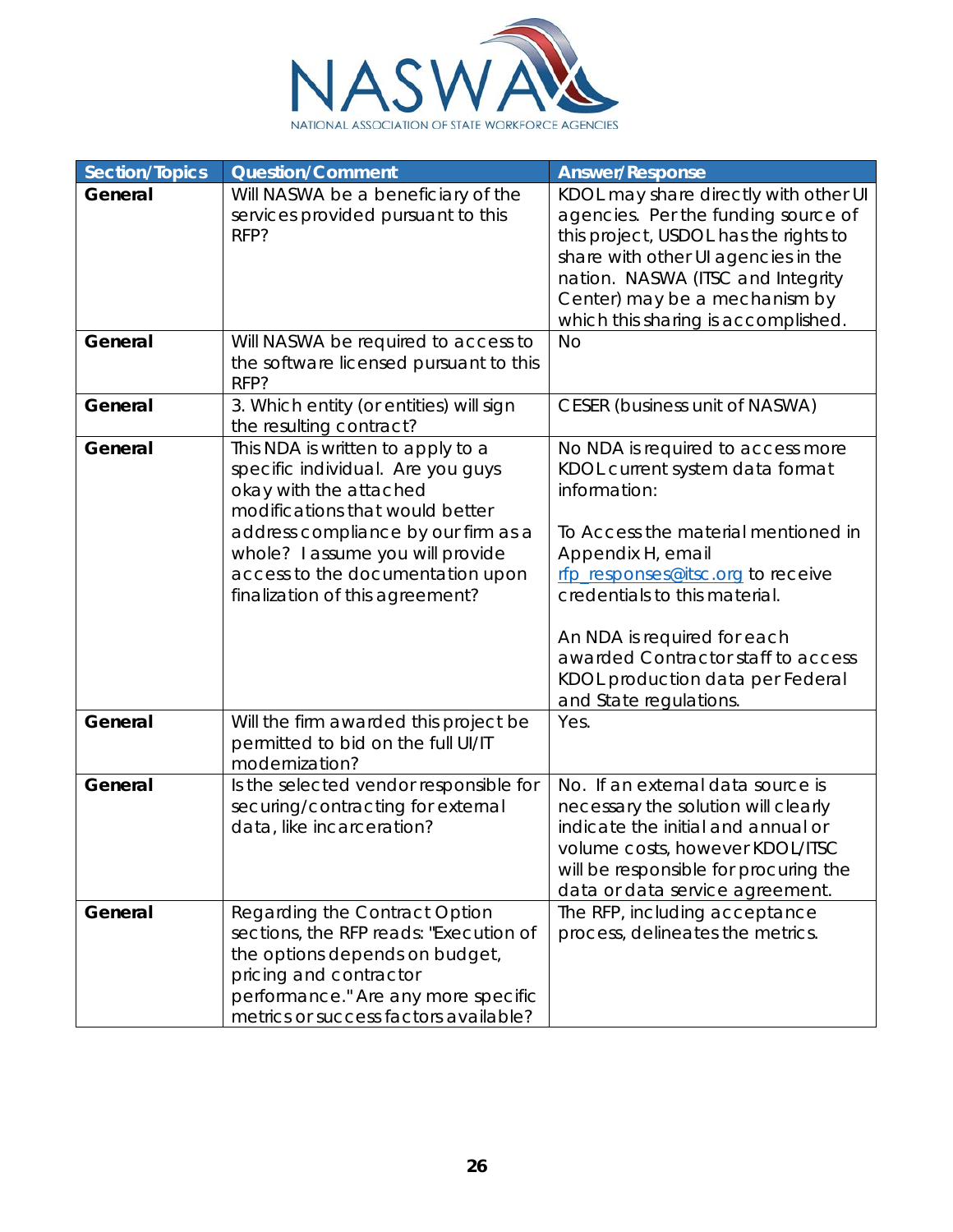

| <b>Section/Topics</b> | <b>Question/Comment</b>                                                                                                                | <b>Answer/Response</b>                                                                                                                                                                                                                                                                         |
|-----------------------|----------------------------------------------------------------------------------------------------------------------------------------|------------------------------------------------------------------------------------------------------------------------------------------------------------------------------------------------------------------------------------------------------------------------------------------------|
| General               | Will the ODS complete replica of the<br>legacy data stores?                                                                            | No. The ODS is expected to contain<br>the data necessary for go forward<br>design and all data necessary to<br>support UI operations will be<br>included.                                                                                                                                      |
| General               | Is it expected the ODS will be used to<br>build future operational applications<br>(e.g. claimant service, employer<br>service, etc.)? | Yes.                                                                                                                                                                                                                                                                                           |
| General               | Is it expected that data in ODS will<br>be edited and synced back to<br>legacy data stores?                                            | Yes.                                                                                                                                                                                                                                                                                           |
| General               | What's the HL7? Is it the protocol<br>used in healthcare? If yes, how does<br>KDOL envision to use HL7 in UI<br>environment?           | Yes; HL7 is Health care standard.<br>Employers are required to provide<br>confirmation for health insurance<br>compliance reporting.                                                                                                                                                           |
| General               | Is the evaluation a two tier setup?<br>Basic requirements followed by an<br>evaluation of the proposal itself?                         | The Technical Proposal will be<br>evaluated first, then the Cost<br>Proposal                                                                                                                                                                                                                   |
| General               | Given the number question deadline<br>has been extended, could the<br>submission deadline be extended by<br>three weeks?               | One-week extension granted. 11/18<br>5:00 pm Eastern Time                                                                                                                                                                                                                                      |
| General               | Is the current system a GUIDE<br>system? If not, what type of system is<br>it?                                                         | Not a GUIDE system; home grown<br>system                                                                                                                                                                                                                                                       |
| General               | Does the current data store have<br>sufficient data or required reports?                                                               | No. As specified in the RFP KDOL is<br>looking to enhance its data<br>collection and reporting capabilities.                                                                                                                                                                                   |
| General               | Can you provide additional<br>information about the data<br>cleansing requirements?                                                    | KDOL is looking for two things. First,<br>and the most important, the<br>capability to cleanse data. The tools<br>provided should give KDOL the<br>ability to cleanse data contained in<br>various data stores in batch and on<br>the fly. Second, the data cleansing<br>specified in the RFP. |